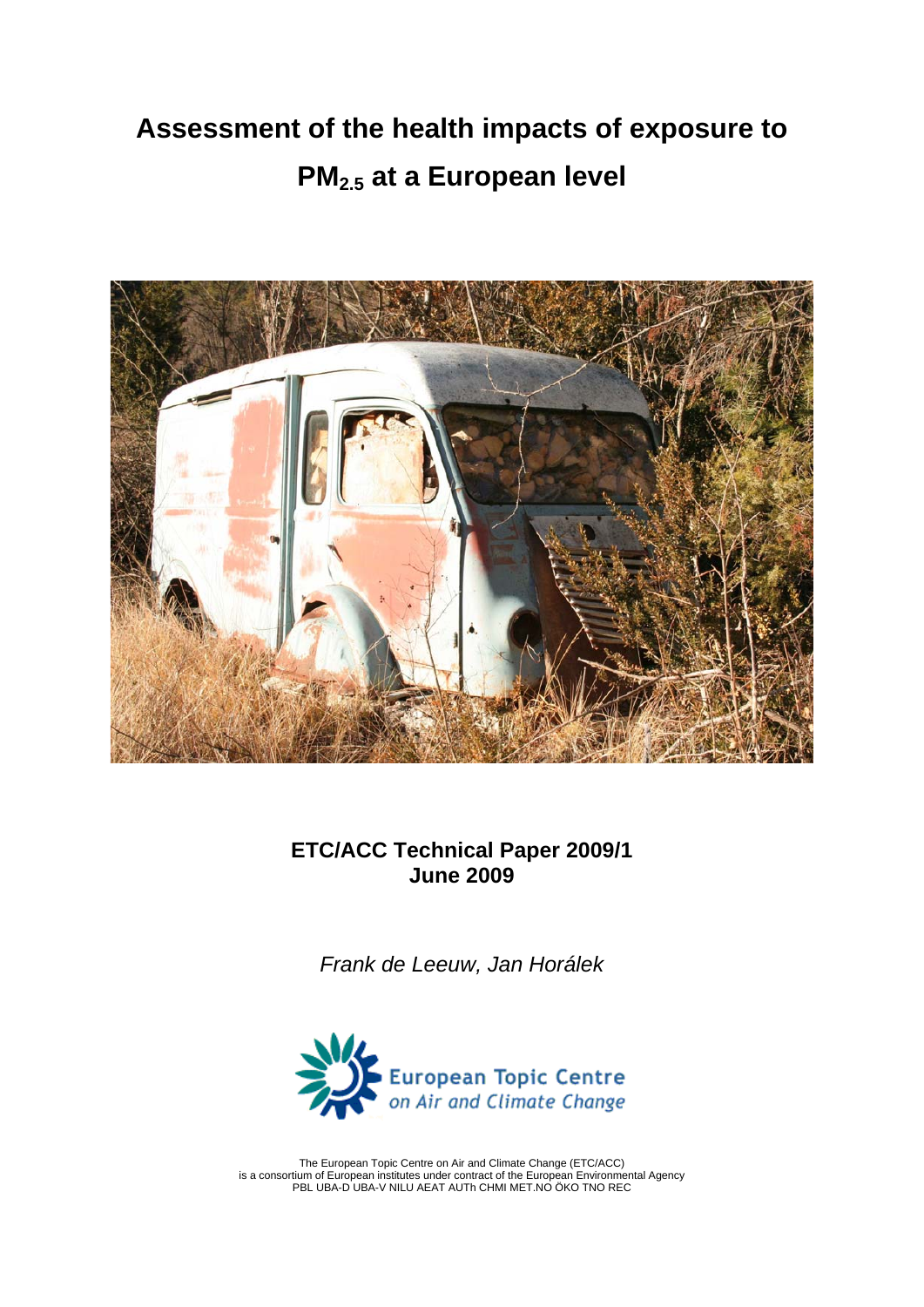*Cover page: An old delivery van in use as wood storage in Southern France. Road traffic and wood burning, more generally, biomass burning are seen as important sources of primary PM2.5.* 

*Cover photo © Frank de Leeuw, 2007.* 

#### *Author affiliation*

*Frank de Leeuw, Netherlands Environmental Assessment Agency (PBL), Bilthoven, The Netherlands. Jan Horálek, Czech Hydrometeorological Institute (CHMI), Praha.*

*Disclaimer. This technical paper has not been subjected to EEA member country review. It does not represent the formal views of the European Environment Agency.* 

*© ETC/ACC, 2009. ETC/ACC Technical paper 2009/1. European Topic Centre on Air and Climate Change PO Box 303 3720 AH Bilthoven The Netherlands Phone +31 30 2743550 Fax +31 30 2744433 Email : etcacc@pbl.nl Website http://air-climate.eionet.europa.eu*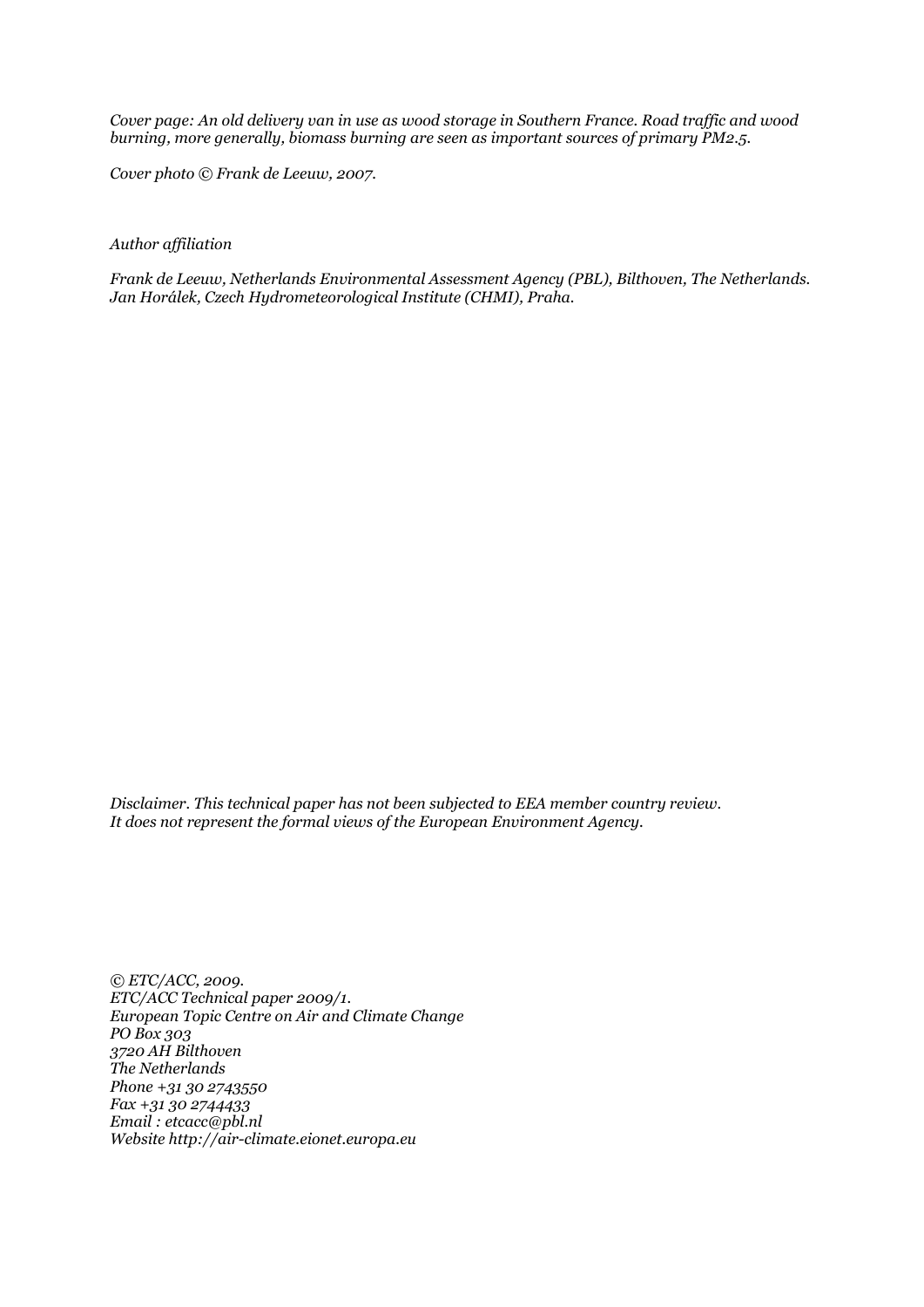#### <span id="page-2-0"></span>**Summary**

A European  $PM_{2.5}$  concentrations map has been prepared on the basis of  $PM_{10}$  concentrations maps using  $PM_{2.5}/PM_{10}$  ratios inferred from measurements. Different  $PM_{2.5}/PM_{10}$  ratios are used depending on location and type of station. The resulting  $PM_{2.5}$  map is used to compare the current (2005) concentrations with the limit and target values as laid down in the Air Quality Directive. An annual mean concentration of 25 μg/m3 (target value for 2010, limit value for 2015) is exceeded in 12 out of the 27 EU Member States. As the map has a spatial resolution of 10x10 km, more exceedances are to be expected at hot-spot locations (city centres, traffic situation, close to local sources). A first estimate of the health related *Averaged Exposure Indicator (AEI)* has been made for each of the Member States*.* This AEI is the averaged level at urban background locations throughout the territory of a Member State and it reflects the population exposure. By 2020 the AEI has to be reduced with a certain percentage depending on its value in 2010. This exposure reduction target ranges from 10% in the Nordic countries to more than 25% in eastern European countries. Estimates of health impacts attributable to the exposure to PM2.5 has been made for the 2005 situation and for two sensitivity cases assuming that (i) the limit value is met everywhere and (ii) the exposure reduction target has been met by all countries. The exposure reduction approach results in a larger reduction in the burden of disease than meeting the limit values.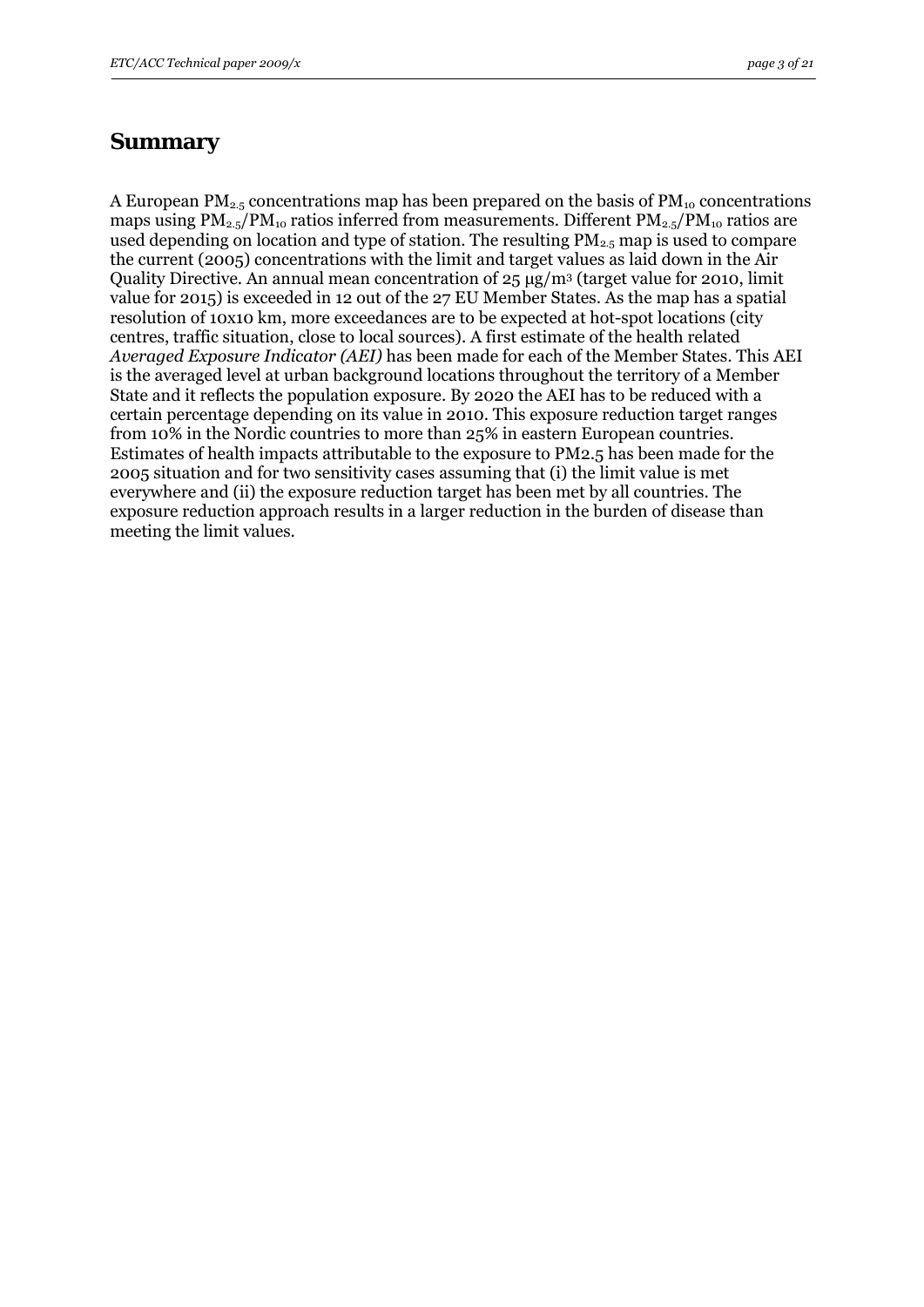# Table of contents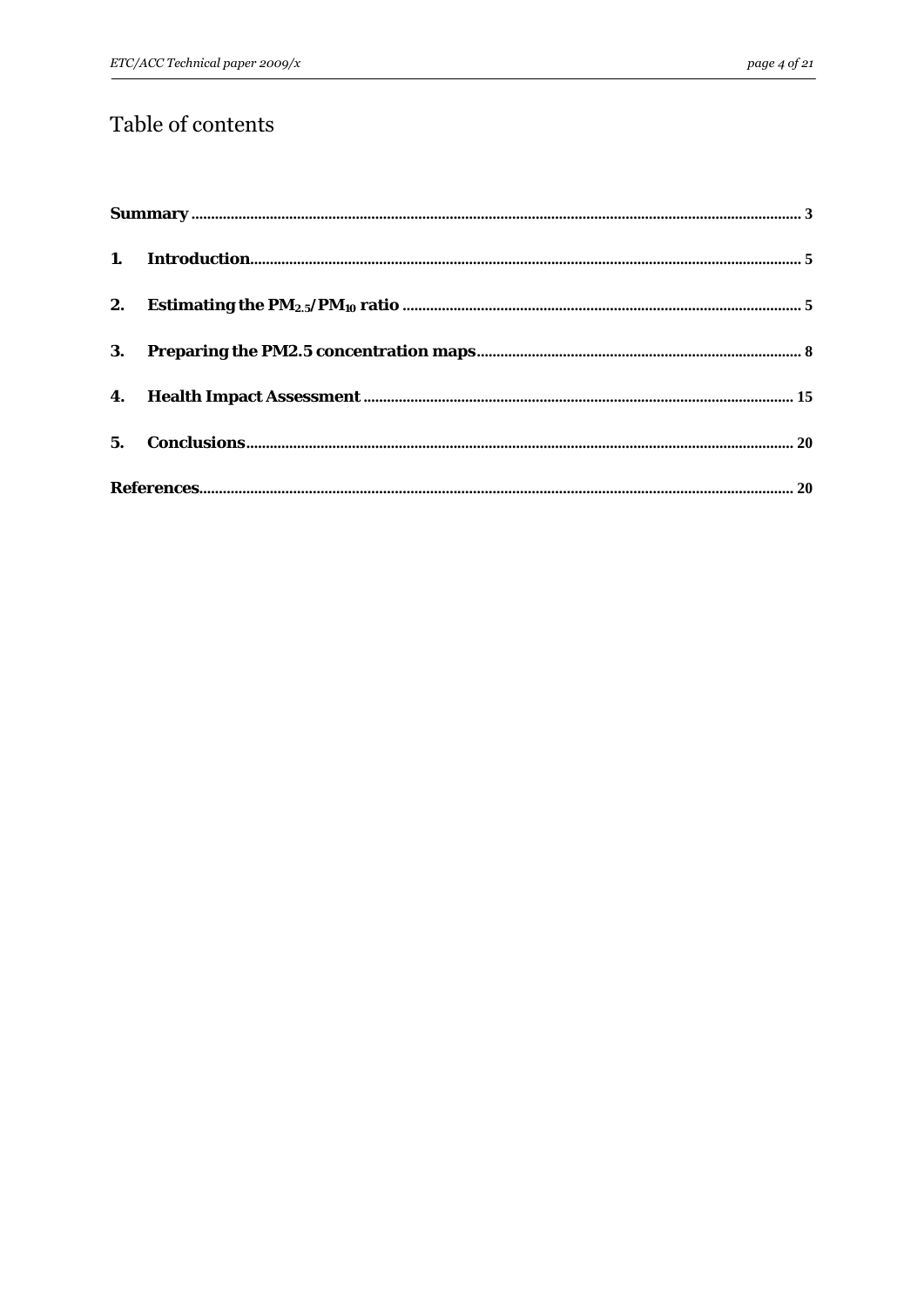### <span id="page-4-0"></span>**1. Introduction**

Epidemiological studies have reported statistical associations between short-term, and to a limited extent also long-term, exposure to increased ambient particulate matter (PM) concentrations and increased morbidity and premature mortality (see e.g. Pope and Dockery, 2006). It is still unclear whether these associations are causal and which PM properties and/or mechanisms ( $PM_{10}$ ,  $PM_{2.5}$ , ultrafine-mode particles, physical properties, chemical or biological components) are responsible for these health effects. It is currently assumed that there is no threshold below which health effects of PM are unlikely to occur. The recent update of the World Health Organisation (WHO) Air Quality Guidelines for PM (WHO, 2006) proposed that, despite the apparent lack of a threshold value, guidelines should be set to minimise the risk of adverse effects of both short-term and long-term exposure to PM. These values were set as 20  $\mu$ g/m<sup>3</sup> for an annual mean and 50  $\mu$ g/m<sup>3</sup> as a daily mean for PM<sub>10</sub>, with corresponding values of 10  $\mu$ g/m<sup>3</sup> and 25  $\mu$ g/m<sup>3</sup> for PM<sub>2.5</sub>. It is often assumed that  $PM_{2.5}$  is more toxic than  $PM_{10}$  because it penetrates deeper into the lungs; however, the health effects of the 'coarse' particles ( $PM_{2.5-10}$ , that is, the size fraction in the range of 2.5 to 10 μm) should not be neglected (Brunekreef and Forsberg 2005). In the new Air Quality Directive (EC, 2008) the European Commission has included  $PM_{2.5}$  as an additional indicator because it reflects better the anthropogenic fine particle primary an d secondary emissions and it is assumed to contribute significantly to the health effects of ambient PM exposure.

Whilst evidence is growing that finer particle size fractions are perhaps more important, ambient air quality measurements and emission data at present are often only available for PM<sub>10</sub>, i.e. particles of 10  $\mu$ m diameter and below, including those smaller than 2.5  $\mu$ m. Sufficient information, both from monitoring stations (Mol *et al.*, 2008), as well as from modelling studies (see e.g. EMEP, 2007) is available to prepare European  $PM_{10}$ concentrations maps. These maps may serve as input to studies assessing the health impacts of exposure to air pollution. In the case of  $PM_{2.5}$ , monitoring information is too limited to prepare a  $PM_{2.5}$  concentration map over Europe. In this study we develop a mapping procedure which combines the scarce  $PM_{2.5}$  data with the more abundant  $PM_{10}$  data. The estimated  $PM_{2.5}$  concentrations will be evaluated against the limit and target values set in the Air Quality Directive (EC, 2008) and a health impact assessment will be made.

#### **2. Estimating the PM2.5/PM10 ratio**

From AirBase (Mol *et al.,* 2008) co-located PM<sub>2.5</sub> and PM<sub>10</sub> measurements have been extracted for the period 2004-2006. AirBase collects air quality information submitted by 35 European countries following the *Exchange of Information decision (EoI)* (EC, 1997). As the EoI requires the countries to submit validated data, the  $PM_{10}$  and  $PM_{2.5}$  data available from AirBase have been used without any further processing except the routine quality checks performed during the EoI data submission cycle (Mol *et al.,* 2008). In line with the EoI it is assumed that, where needed, the PM data has been corrected where non-reference method have been used. Information on  $PM_{10}$  methods and correction factors is given in by Buijsman and de Leeuw (2004) and de Leeuw (2005); this information is, however, not up-to-date. Information on the correction factors that might have been applied to  $PM_{2.5}$  is not available. Some, but still incomplete information on PM correction factors is available from the reporting questionnaire under the Air Quality Framework Directive (see Vixseboxse and de Leeuw, 2008). This lack of information hampers the comparison of results between countries. Any conclusion regarding  $PM_{2.5}/PM_{10}$  relation should be handled with caution in light of this uncertainty.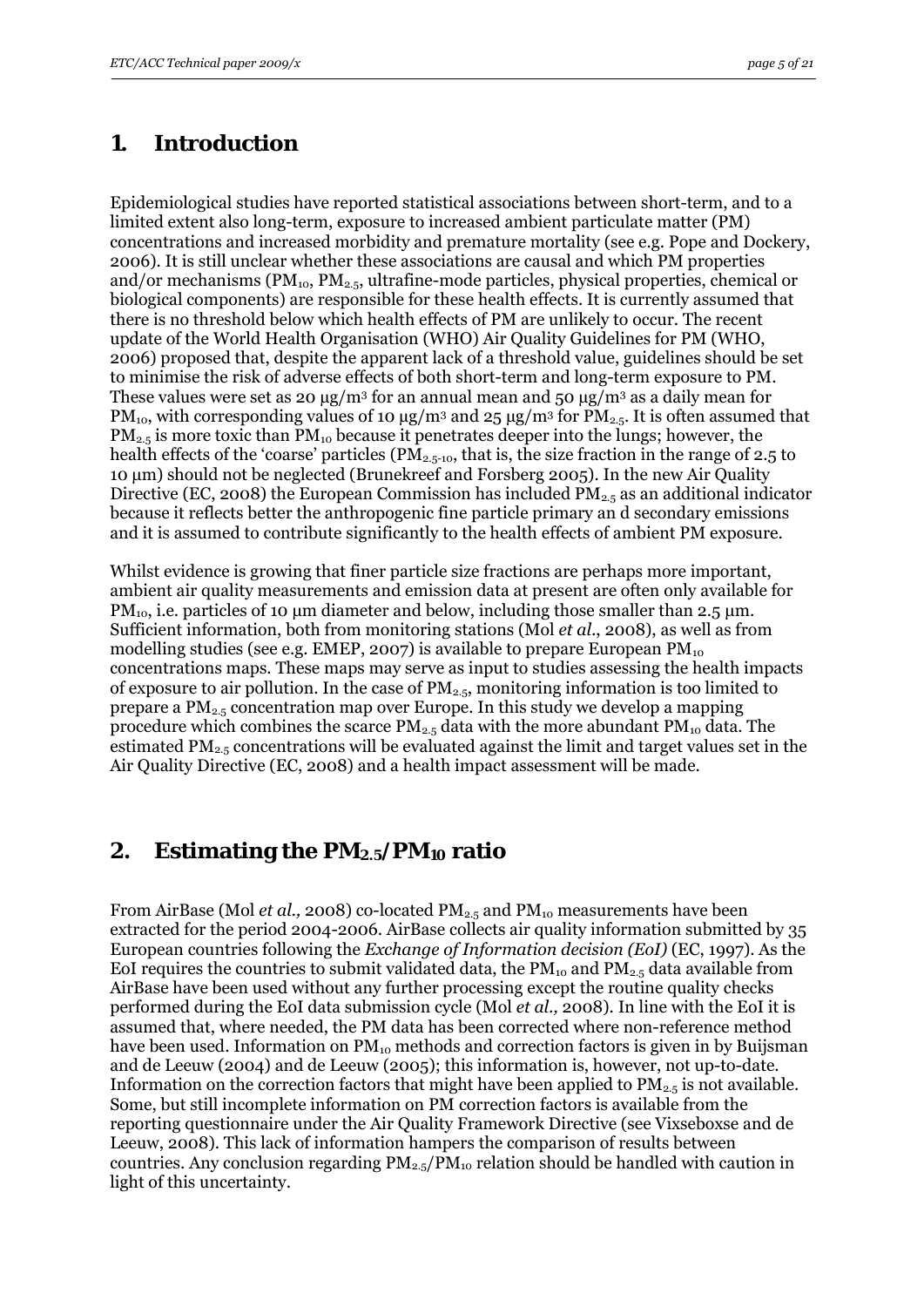$PM_{10}$  and  $PM_{2.5}$  data fulfilling the following criteria were selected from the available information in AirBase<sup>[1](#page-5-0)</sup>:

- The PM measurements should be co-located.
- A data coverage of  $75\%$ : for at least 274 days per year valid daily values for both  $PM_{10}$  and PM2.5 should be available.
- On an annual basis the correlation between the co-located  $PM_{2.5}$  and  $PM_{10}$  daily averages should be at least 0.7. As shown by Horálek *et al.* (2008) the correlation shows no interannual variation and is on the average  $0.86 - 0.88$ . At traffic stations<sup>[2](#page-5-1)</sup> a lower correlation (R=0.81) is observed related to the direct  $PM_{10}$  emissions from road traffic (e.g. from wearing of tires and brakes, resuspension, winter sanding). When the correlation is below 0.7 it is assumed that the data is not representative and is therefore excluded from the analysis.

After applying these selection criteria, 233 stations with 437 annual time series remain. Additionally, four time series observed at two traffic stations (in Iceland and France) have been excluded as on these stations an unrealistic ratio larger than one  $(PM_{2.5}$  concentration exceeds the  $PM_{10}$  concentration) was observed. In Figure 1 the annual mean concentrations of  $PM_{10}$  and  $PM_{2.5}$  are given in relation to the station classification. The figure indicates a wide spread in  $PM_{2.5}/PM_{10}$  ratios. For European situations a range of 0.5-0.8 in  $PM_{2.5}/PM_{10}$ ratios has been suggested (van Dingenen *et al.,* 2004). The upper end of this range seems to be too high; a ratio of 0.7 would be a more representative high-end value. However, the figure evidently shows that the ratio depends on the type of station and a more detailed analysis is needed.

The simplest approach to estimate the  $PM_{2.5}/PM_{10}$  ratio is to calculate it from the annual averaged concentrations. A second approach is to calculate the ratio on a daily base and next



Figure 1. Annual mean concentrations of  $PM_{10}$  and  $PM_{2.5}$ , period 2004-2006. The lines correspond with a PM<sub>2.5</sub>/PM<sub>10</sub> ratio of 0.8 and 0.5; source: AirBase.

<u>.</u>

<sup>1</sup>

<span id="page-5-1"></span><span id="page-5-0"></span> $^1$  See http://air-climate.eionet.europa.eu/databases/airbase/index\_html<br><sup>2</sup> Although information from traffic stations is not used in the production of the interpolated maps nor it is needed in the health impact assessment, the  $PM_{2.5}/PM_{10}$  ratio has also estimated for this station type for completeness.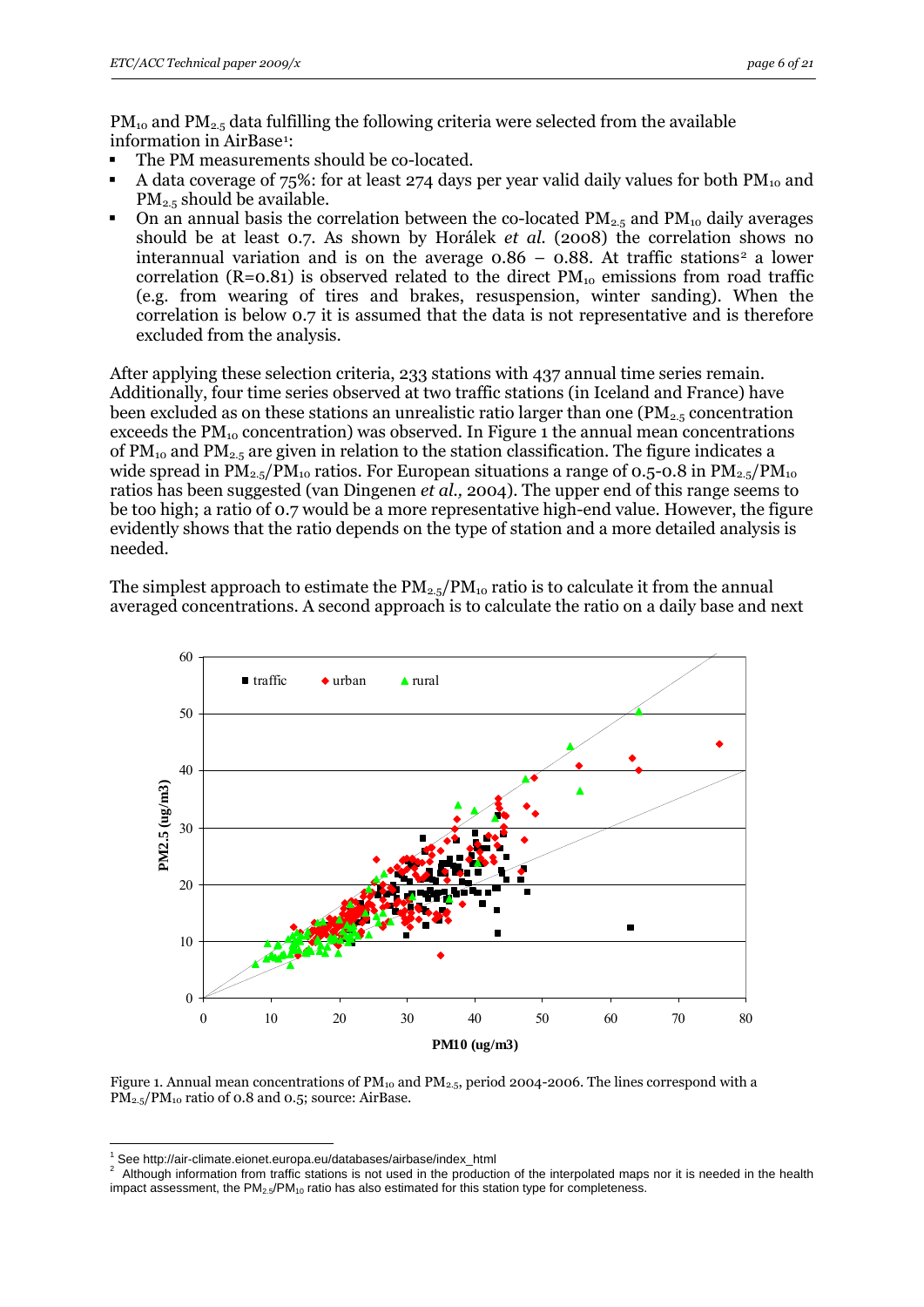averaged it over the full year. Following Horálek *et al.* (2008) a third method is preferred: the  $PM_{2.5}/PM_{10}$  ratio is calculated as the slope of a linear regression of daily concentrations:

$$
C_{PM\,25} = ratio\,C_{PM\,10} + b
$$

where *C* is the daily mean value and *b* is the intercept which could – optionally – be forced to zero. In this case, *ratio* is obtained from:

$$
ratio = \frac{1}{k} \sum C_{k,PM25} \cdot C_{k,PM10} / \frac{1}{k} \sum C^{2}{}_{k,PM10}
$$

where the averaging is over the  $k$  days with simultaneous measurements of  $PM_{10}$  and  $PM_{2.5}$ .

European wide ratios, averaged per station type over all available time series are given in Table 1 and Figure 2. At rural and urban stations average ratios of 0.62 and 0.65, respectively, are observed while the ratio at traffic locations is slightly lower (0.58) indicating that there is a small contribution of locally emitted  $PM_{10}$  to the  $PM_{10}$  concentrations observed at traffic stations.

Following the suggestion of Horálek *et al.* (2008) ratios have been calculated for four different European regions (note that co-located  $PM_{10}$  and  $PM_{2.5}$  data is not available for all countries, these countries are printed in *italic*):

- 1. Northern Europe: Norway, Sweden, Finland, *Estonia, Lithuania, Latvia,* Denmark and *Iceland*
- 2. North-western Europe: United Kingdom, Ireland, *the Netherlands*, Belgium, *Luxembourg*, France north of 45 degrees latitude
- 3. Central and Eastern Europe: Germany, Poland, Czech Republic, Slovakia, Hungary*,* Austria, *Switzerland, Liechtenstein*
- 4. Southern Europe: France south of 45 degrees latitude, Portugal, Spain, *Andorra, Monaco,* Italy, *San Marino, Slovenia, Croatia, Greece, Cyprus, Malta, Albania, Bosnia Herzegovina,* Bulgaria, *Romania*.

The observed ratios (Table 1, Figure 2) are in the range of 0.4 to 0.8. In the regions North and Central-East there is a clear tendency for lower ratios from rural to urban to traffic stations. This indicates an increasing contribution of locally emitted coarse particles at urban and traffic sites.

In North-western and Southern Europe there is no such tendency. The rural stations in North-western Europe have a ratio which is surprisingly low compared to the ratio at urban and traffic sites in this region. The reason might be the strongly different geographical distribution of rural and urban stations in these regions. The low number of time series may play a role here: 8 rural time series (6 in the United Kingdom and 2 in Belgium) whereas the urban time series have been measured mostly in France (64 from the 78 time series in total). In the southern region the rural background station are mostly located on the Iberian Peninsula (45 from the 48 time series are measured here). A possible explanation for the low rural ratio here might be an important contribution of mineral (Sahara) dust. To adjust for the different spatial distributions of rural and urban stations, the  $PM_{2.5}/PM_{10}$  ratio has been examined in a more detail for station pairs, that is, for rural stations and a close by (less than 75 km) urban background stations. Only 17 rural stations could be linked with one or more urban background station within the required distance. For this subset the  $\text{PM}_{2.5}/\text{PM}_{10}$  ratio

Table 1.  $PM_{2.5}$  /  $PM_{10}$  ratios and available number of time series as function of region and station type. For the regions North-West and South the second value corresponds to the adjusted rural ratio, see text for explanation (period 2004-2006).

|              | $PM_{2.5}$ / $PM_{10}$ ratio |       |         |       | number of time series |         |  |  |
|--------------|------------------------------|-------|---------|-------|-----------------------|---------|--|--|
| region       | rural                        | urban | traffic | rural | urban                 | traffic |  |  |
| North        | 0.78                         | 0.55  | 0.42    | 5     | 11                    | 6       |  |  |
| North-West   | 0.53/0.69                    | 0.63  | 0.59    | 8     | 78                    | 32      |  |  |
| Central-East | 0.75                         | 0.71  | 0.65    | 20    | 73                    | 41      |  |  |
| South        | 0.57/0.64                    | 0.58  | 0.53    | 48    | 39                    | 38      |  |  |
| Europe       | 0.62                         | 0.65  | 0.58    | 81    | 201                   | 117     |  |  |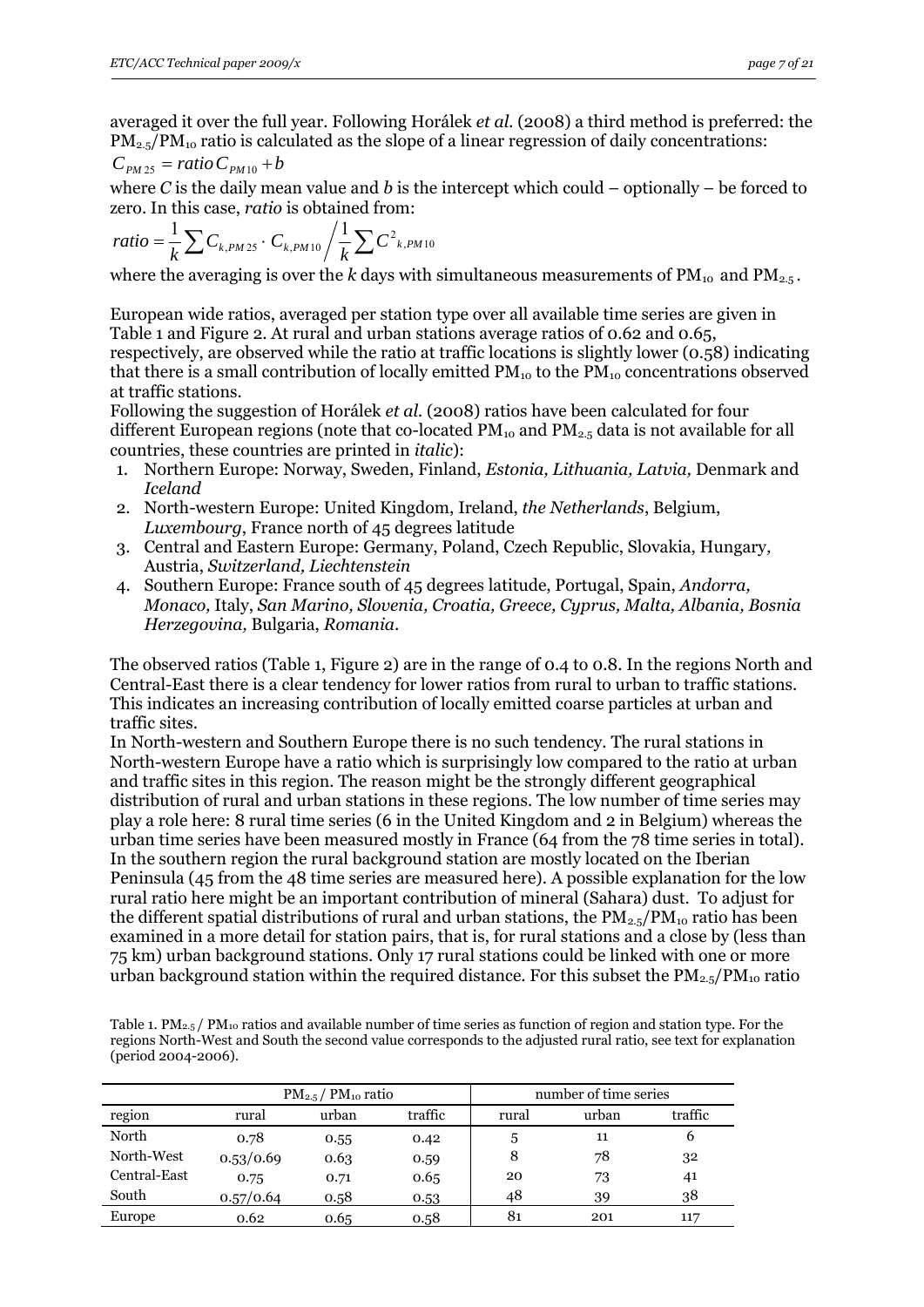<span id="page-7-0"></span>at a rural background station is on the average 10% larger than at the nearby located urban stations. Based on this the rural ratios in these two regions have been adjusted to 10% above the urban ratio, see Figure 2.

In a third approach country and station type specific ratios have been estimated. Sufficient monitoring data is not available for all 38 countries located within the mapping area to estimate the ratio for each of the station types. For countries without co-located PM2.5 and PM10 monitors, the corresponding region specific ratio has been used.



Figure 2. PM<sub>2.5</sub> / PM<sub>10</sub> ratios averaged for Europe and averaged per region and station type. The error bars indicate plus/minus one standard deviation. The marked rural dots correspond to the adjusted ratios, see text for explanation.

#### **3. Preparing the PM2.5 concentration maps**

The ratio approach could be used to estimate  $PM_{2.5}$  levels in regions where none or limited measurements are available. This was tested here for annual mean concentrations. Using the station type specific ratios and the observed PM10 concentrations, *pseudo PM2.5*  concentrations have been estimated. The  $PM_{2.5}$  values, calculated using the three different sets of  $PM_{2.5}/PM_{10}$  ratios, are compared with the original observed  $PM_{2.5}$  concentrations in Figure 3 and Table 2. As expected the application of European averaged ratios results in the worst agreement. The region approach slightly overestimates the observations (bias, defined as the averaged difference between calculated and observed values is  $0.5 \mu g/m<sup>3</sup>$ ). The rootmean-square error (RMSE) is 4.4  $\mu$ g/m<sup>3</sup> or about 20% of the overall averaged concentration of 17.3 μg/m3; the mean absolute relative error (MARE) is 16%. The best fit is observed using the country specific ratios, not surprisingly as this method has the lowest degree of freedom. As Figure 3 shows there are a large number of data points which fall outside the range of  $\pm$ 25%.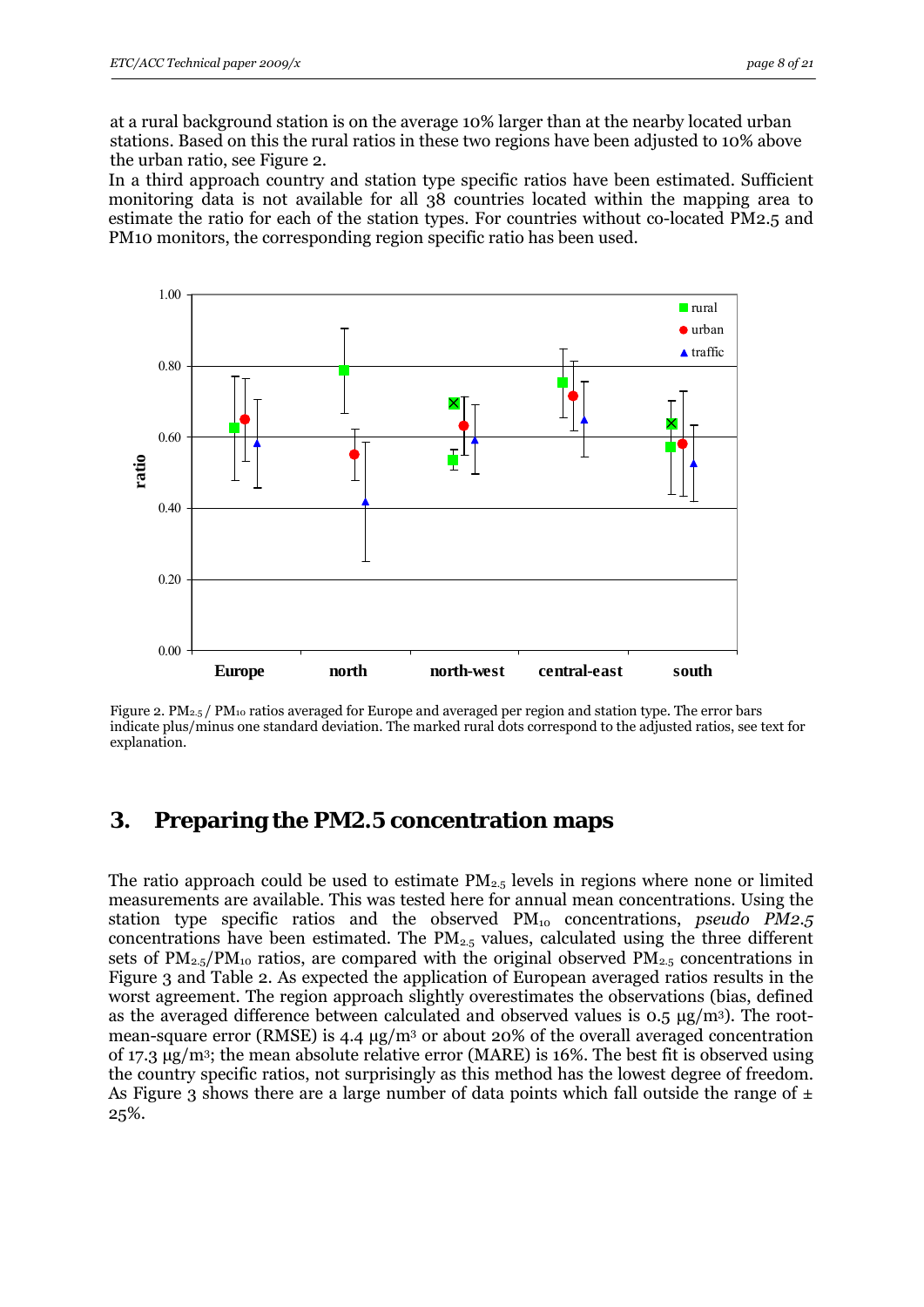

Figure 3. Scatter plot of observed and calculated  $PM_{2.5}$  concentrations (all years). Calculations are based on (a) European/station specific ratios; (B) region/station type specific and (C) country/station type specific ratios. The two lines correspond to  $\pm$  25 % (y=1.25x and y=0.75x).

*Table 2. Comparison between observed and calculated PM2.5 concentrations using region and country specific ratios.* 

| Parameter(1)      | unit                   | European<br>specific | Region<br>specific | Country<br>specific | Perfect fit |
|-------------------|------------------------|----------------------|--------------------|---------------------|-------------|
| <b>RMSE</b>       | $\mu$ g/m <sup>3</sup> | 4.17                 | 3.43               | 2.86                | $\mathbf 0$ |
| bias              | $\mu$ g/m <sup>3</sup> | 0.20                 | $-0.49$            | $-0.24$             | O           |
| <b>MAE</b>        | $\mu$ g/m <sup>3</sup> | 2.98                 | 2.35               | 1.84                | O           |
| a                 |                        | 0.74                 | 0.87               | 0.94                |             |
| sa                |                        | 0.02                 | 0.02               | 0.02                | O           |
| b                 | $\mu$ g/m <sup>3</sup> | 4.23                 | 2.82               | 1.26                | O           |
| sb                | $\mu$ g/m <sup>3</sup> | 0.46                 | 0.40               | 0.35                | $\mathbf 0$ |
| <b>MARE</b>       | %                      | 20                   | 16                 | 12                  | $\mathbf 0$ |
| observed averaged | $\mu$ g/m <sup>3</sup> | 17.27                | 17.27              | 17.27               |             |

(1) The following parameters are given:

RMSE: root mean square error = 
$$
\sqrt{\sum \frac{1}{n} (C_{obs} - C_{calc})^2}
$$
  
Bias =  $\frac{1}{n} \sum (C_{obs} - C_{calc})$ 

MAE: Mean absolute error =  $\frac{1}{n} \sum |C_{obs} - C_{calc}|$  Slope (a) and intercept (b) and their standard error (sa, sb) of the regression:  $C_{calc} = a C_{obs} + b$ 

MARE: mean absolute relative error =  $100\% \cdot \frac{1}{n} \sum \left|C_{obs} - C_{calc}\right| / C_{obs}$ 

The estimation of the pseudo  $PM_{2.5}$  concentrations can be improved by applying ratios with a higher spatial resolution, that is, averaged at the country level instead of the region level. As mentioned above, co-located  $PM_{10}$ - $PM_{2.5}$  data is not available for all countries: of the possible 114 county-station type specific ratios (38 country, rural, urban and traffic station type) only 43 could be estimated from the measurements (10 rural, 17 urban, 16 traffic ratios). Although the fit between observed and calculated concentrations improves - the RMSE drops to 2.9 μg/m3 (12% of the grand average), see Figure 3 and Table 2- this improvement is limited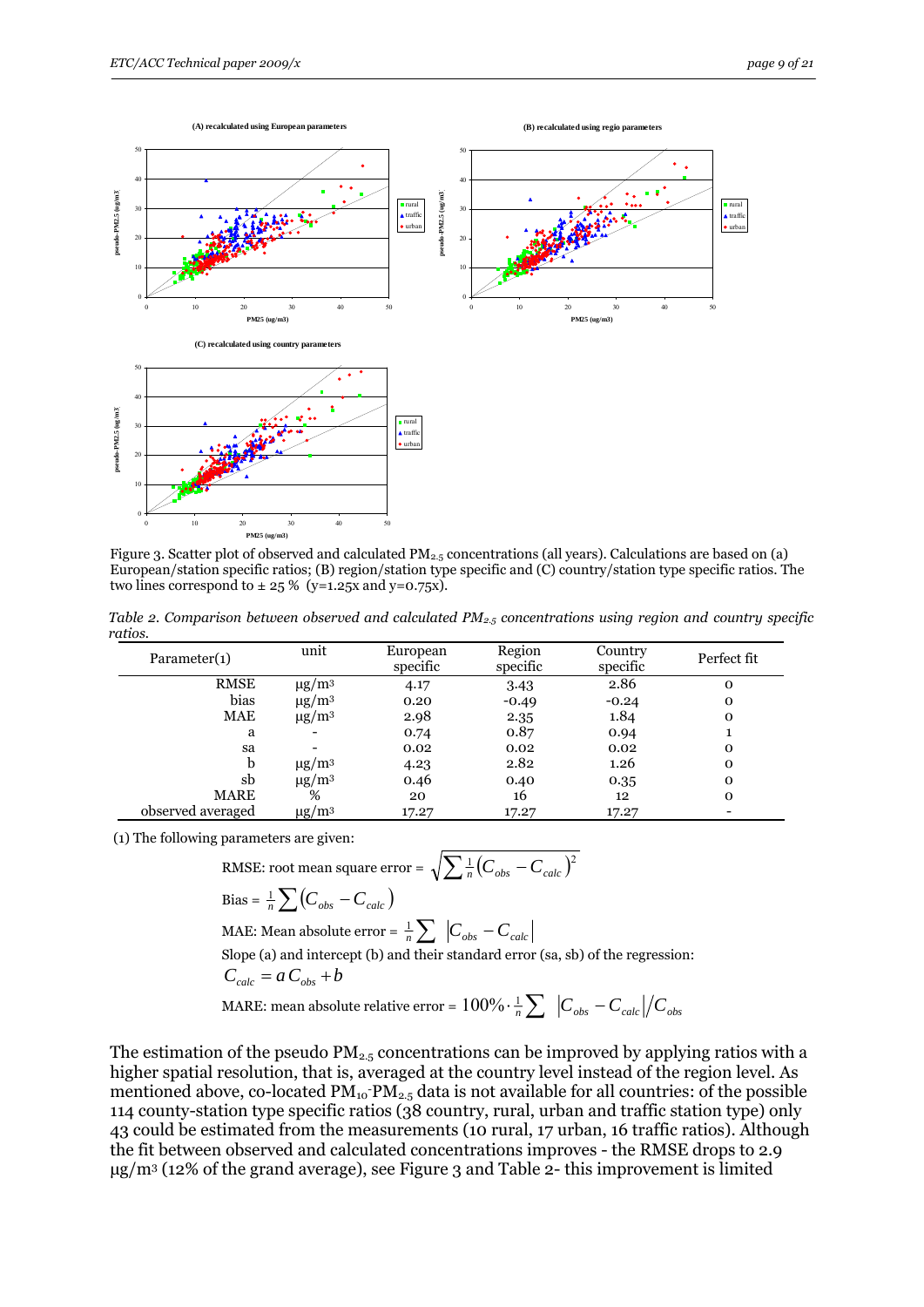considering the increase in the number of parameters from 12 region/station type specific ratios to 43 country/station type specific ratios.

Considering that in the above applications the same data set is used both for parameterisation and for validation, it is to be expected that when the approach is used to estimated PM<sub>2.5</sub> concentrations at the locations of the more than 2000 PM<sub>10</sub> station locations available in AirBase, the error in these estimates will largely exceed the 15-20% error found here. In combination with the uncertainties in the  $PM_{10}$  measurements themselves, the constructed pseudo PM2.5 data will most likely not fulfil the data quality objectives as given in the Air Quality Directive (25% for fixed PM measurements).

Notwithstanding the shortcomings sketched above, the  $PM_{2.5}/PM_{10}$  ratios have been applied to infer from the  $PM_{10}$  data a European  $PM_{2.5}$  map. With the limited number of operational  $PM<sub>2.5</sub>$  measuring stations there is no alternative at the moment to construct a monitoringbased  $PM_{2.5}$  concentration map.

The  $PM_{2.5}$  concentration field is based on the separate urban and rural  $PM_{10}$  concentration fields as constructed by Horálek *et al.* (2008). Horálek *et al.* (2008) prepare the annual averages from the measured PM<sub>10</sub> concentrations at rural background stations with supplementary data from the EMEP model output, altitude field, wind speed and surface solar radiation in a linear regression model, followed by the interpolation of its residuals by ordinary kriging. The urban map is created by combining the measured PM10 annual averages at urban and suburban background stations with the EMEP model output only in a linear regression, followed by the interpolation of its residuals by ordinary kriging. The final map is prepared by a weighted averaging of the rural and urban map based on the population density in a grid cell. Grid cells with a population density of 500 inhabitants per km<sup>2</sup> or more are seen as urban, a rural cell is defined by a density of less than 100 inhabitants per km2. In the mixed cells a weighted average is calculated.

Rural and urban  $PM_{2.5}$  maps have been made by applying the three different sets of ratios (European, region or country specific) to the rural and urban  $PM_{10}$  maps, respectively. The same weighting procedure as used in Horálek *et al.* (2008) is applied here to prepare the final  $PM_{2.5}$  map.

The validation of the maps is hardly possible as almost all of the available  $PM_{2.5}$  monitoring data has been used in the estimation of the  $PM_{2.5}/PM_{10}$  ratios. Only 15  $PM_{2.5}$  stations which are not co-located with PM<sub>10</sub> stations, supplemented with two EMEP stations not included in AirBase can be used for validation. Figure 4 gives a scatter plot of the observed concentrations and the values in the 10x10 km cells in which the station is located. The selected stations are all rural or (sub)urban background stations; traffic or industrial



Figure 4. Comparison of observed and interpolated  $PM_{2.5}$  concentrations. The blue dots corresponds to stations used in the estimation of the concentration ratios; the red dots correspond to additional monitoring stations.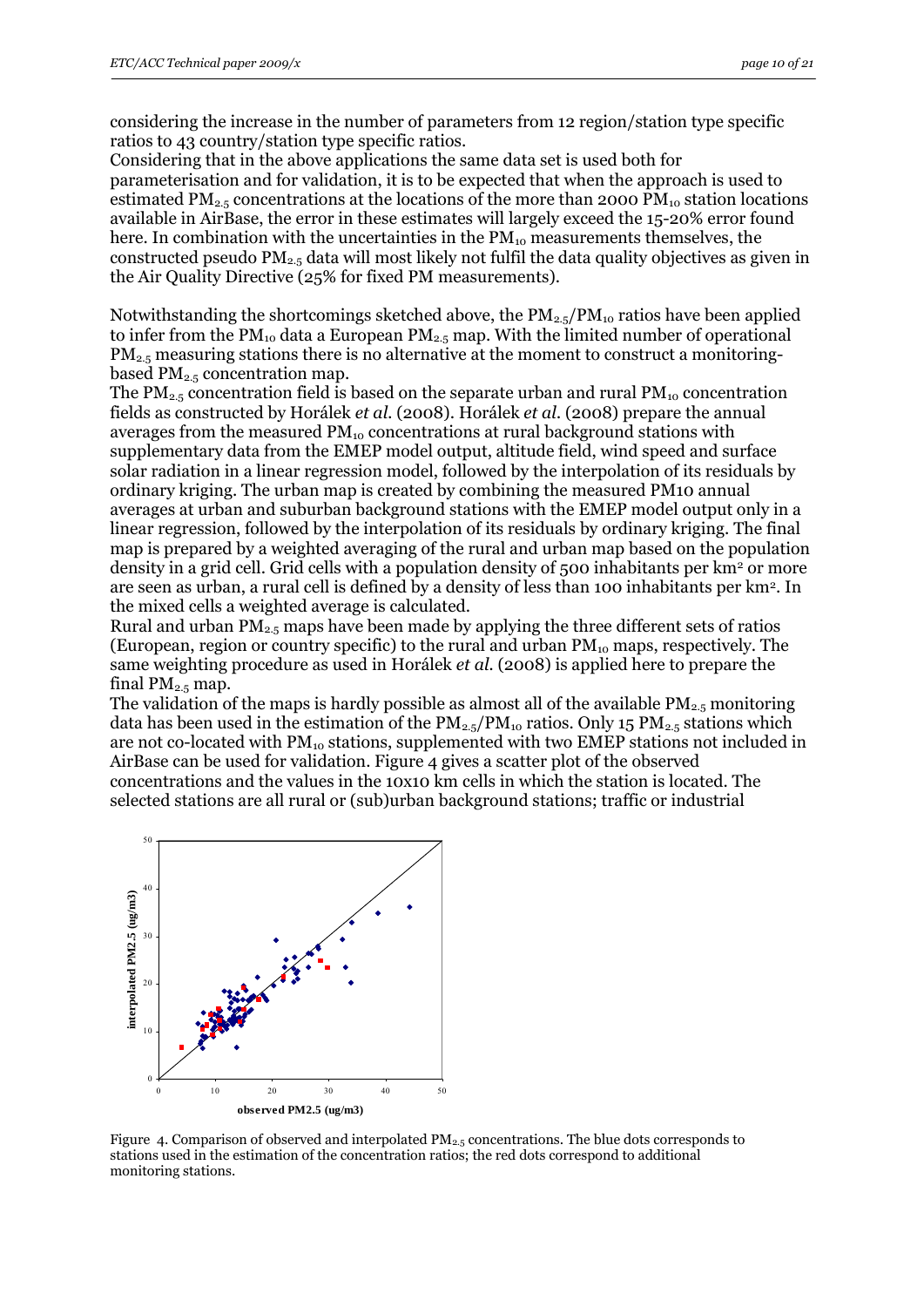Table 3. Comparison between observed PM2.5 concentrations and the interpolated values of the grid cell in which the measurement station is located using European, region and country specific  $PM_{2.5}/PM_{10}$  ratios. Left-hand side gives the results for all stations; right hand side gives the results for station not included in the parameterisation of the concentration ratios (test set).

|                    | all stations |         | test set |         |         |         |
|--------------------|--------------|---------|----------|---------|---------|---------|
|                    | Europe       | region  | country  | Europe  | region  | country |
| rms $(\mu g/m^3)$  | 3.71         | 3.22    | 3.11     | 2.65    | 3.03    | 2.50    |
| Bias $(\mu g/m^3)$ | 0.30         | $-0.26$ | 0.19     | $-0.42$ | $-0.53$ | $-0.59$ |
| $R^2$              | 0.871        | 0.903   | 0.908    | 0.934   | 0.936   | 0.953   |
| N                  | 114          | 114     | 114      |         |         | 17      |

locations are not included as these hot spot situations are not resolved in the interpolated maps. There is a reasonable agreement; the learning and test sets show a similar behaviour. The interpolation procedure seems to smooth the monitoring data: at low levels (below 20  $\mu$ g/m<sup>3</sup>) the interpolation results in an overestimation whereas the higher levels are underestimated.

Statistics on the comparison between the observed and interpolated values is given in Table 3. Differences between the three approaches are not large. The European approach gives the worst and the country approach the best fit. The region approach in preparing a European map is hampered by the fact that a specific ratio is not available for all countries. Therefore the region approach is the selected here as the preferred method. The final  $PM_{2.5}$ concentration map is given in Figure 5.



Figure 5. PM2.5 concentration map, annual average, year 2005. The map is based on the combination of scaled rural and urban  $PM_{10}$  maps using region specific  $PM_{2.5}/PM_{10}$  ratios, see text for further details.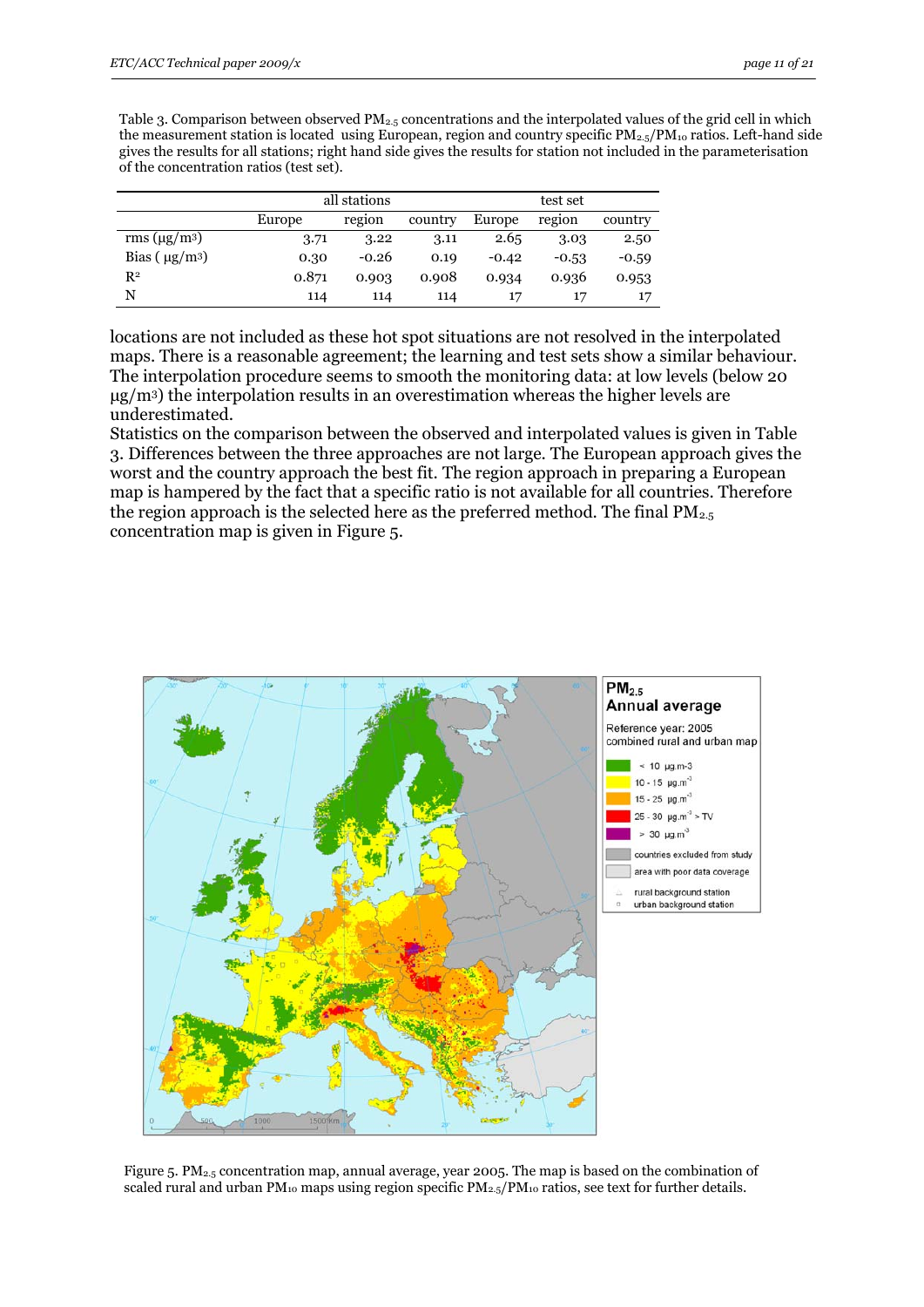|                           | population weighted |          |       | area weighted |             |       |          |       |
|---------------------------|---------------------|----------|-------|---------------|-------------|-------|----------|-------|
| country                   | PM <sub>10</sub>    | PM2.5    | PM2.5 | PM2.5         | <b>PM10</b> | PM2.5 | PM2.5    | PM2.5 |
|                           |                     | (a)      | (b)   | (c)           |             | (a)   | (b)      | (c)   |
| Austria                   | 23.5                | 15.0     | 17.2  | 18.4          | 16.6        | 10.4  | 12.4     | 13.6  |
| Belgium                   | 28.9                | 18.6     | 18.7  | 14.7          | 25.6        | 16.2  | 17.0     | 13.3  |
| Bulgaria                  | 37.0                | 23.6     | 22.3  | 23.6          | 25.2        | 15.8  | 16.0     | 16.1  |
| Cyprus                    | 37.9                | 24.3     | 22.6  | 22.6          | 28.6        | 17.9  | 18.2     | 18.2  |
| Czech Republic            | 31.5                | 20.1     | 23.1  | 23.5          | 27.5        | 17.3  | 20.5     | 20.4  |
| Denmark                   | 19.8                | 12.6     | 13.3  | 12.9          | 17.2        | 10.8  | 13.1     | 13.0  |
| Estonia                   | 16.4                | 10.4     | 10.8  | 10.8          | 13.8        | 8.7   | 10.8     | 10.8  |
| Finland                   | 13.3                | 8.4      | 9.1   | 8.5           | 10.0        | 6.2   | 7.8      | 7.1   |
| France                    | 19.1                | 12.2     | 12.3  | 13.2          | 16.7        | 10.5  | $11.2\,$ | 12.4  |
| Germany                   | 22.1                | 14.1     | 16.0  | 15.3          | 20.0        | 12.6  | 14.8     | 14.2  |
| Greece                    | 34.8                | 22.3     | 20.8  | 20.8          | 22.7        | 14.2  | 14.4     | 14.4  |
| Hungary                   | 33.5                | 21.2     | 24.6  | 24.6          | 31.5        | 19.7  | 23.6     | 23.6  |
| Ireland                   | 11.5                | 7.3      | 7.6   | 7.6           | 8.6         | 5.4   | 5.9      | 5.9   |
| Italy                     | 32.8                | 21.0     | 19.6  | 23.8          | 24.3        | 15.3  | 15.2     | 18.0  |
| Latvia                    | 18.7                | 11.9     | 12.4  | 12.4          | 15.9        | 10.0  | 12.4     | 12.4  |
| Lithuania                 | 20.3                | 12.9     | 13.6  | 13.6          | 18.3        | 11.4  | 14.2     | 14.2  |
| Luxembourg                | 18.4                | 11.7     | 12.1  | 12.1          | 17.4        | 10.9  | 11.9     | 11.9  |
| Malta                     | 36.5                | 23.6     | 21.3  | 21.3          | 32.6        | 21.0  | 19.2     | 19.2  |
| Netherlands               | 29.1                | 18.7     | 18.7  | 18.7          | 27.4        | 17.5  | 18.1     | 18.1  |
| Poland                    | 30.5                | 19.5     | 22.2  | 20.8          | 24.0        | 15.1  | 17.9     | 17.7  |
| Portugal                  | 30.6                | 19.6     | 18.3  | 14.1          | 24.6        | 15.4  | 15.5     | 12.8  |
| Romania                   | 37.3                | 23.8     | 22.6  | 22.6          | 28.3        | 17.7  | 17.9     | 17.9  |
| Slovakia                  | 31.4                | 19.9     | 23.1  | 21.2          | 28.1        | 17.6  | 20.9     | 20.4  |
| Slovenia                  | 27.5                | 17.5     | 16.8  | 16.8          | 22.6        | 14.2  | 14.3     | 14.3  |
| Spain                     | 27.5                | 17.6     | 16.4  | 16.1          | 17.9        | 11.2  | 11.4     | 10.2  |
| Sweden                    | 15.0                | 9.5      | 10.4  | 11.0          | 9.9         | 6.2   | 7.7      | 8.2   |
| United Kingdom            | 20.9                | 13.4     | 13.3  | 10.2          | 13.4        | 8.5   | 9.1      | 7.0   |
|                           |                     |          |       |               |             |       |          |       |
| Albania                   | 33.1                | 21.1     | 19.8  | 19.8          | 21.2        | 13.4  | 13.3     | 13.3  |
| Andorra                   | 16.9                | 10.9     | 10.1  | 10.1          | 9.3         | 5.9   | 5.7      | 5.7   |
| Bosnia and<br>Herzegovina | 30.0                | 19.1     | 18.1  | 18.1          | 20.0        | 12.5  | 12.6     | 12.6  |
| Croatia                   | 30.7                | 19.5     | 18.7  | 18.7          | 24.4        | 15.3  | 15.5     | 15.5  |
| Iceland                   | 11.5                | 7.3      | 7.4   | 7.4           | 5.5         | 3.5   | 4.3      | 4.3   |
| Lichtenstein              | 21.5                | 13.6     | 15.9  | 15.9          | 21.4        | 13.5  | 15.9     | 15.9  |
| Norway                    | 17.3                | $11.1\,$ | 10.6  | 9.6           | 7.8         | 4.9   | 6.0      | 6.0   |
| San Marino                | 27.2                | 17.3     | 16.5  | 16.5          | 27.2        | 17.3  | 16.5     | 16.5  |
| Serbia and                | 38.5                | 24.6     | 23.1  | 23.1          | 25.0        | 15.7  | 15.7     | 15.7  |
| Montenegro<br>Switzerland | 19.9                | 12.8     | 14.4  | 14.4          | 13.2        | 8.4   | 9.8      | 9.8   |
| FYR Macedonia             | 42.2                | 27.1     | 25.0  | 25.0          | 21.6        | 13.6  | 13.6     | 13.6  |
|                           |                     |          |       |               |             |       |          |       |
| EU27                      | 26.0                | 16.6     | 17.0  | 16.8          | 18.7        | 11.7  | 12.9     | 12.8  |
| Total                     | 26.2                | 16.8     | 17.1  | 16.9          | 17.9        | 11.2  | 12.3     | 12.3  |

Table 4. Population and area weighted concentrations of PM10, and PM2.5 (2005) using three different sets of PM<sub>2.5</sub>/PM<sub>10</sub> ratios.

(a) based on European specific ratios

(b) based on region specific ratios

÷,

(c) based on country specific ratios complemented with region specific ratios when country values are missing.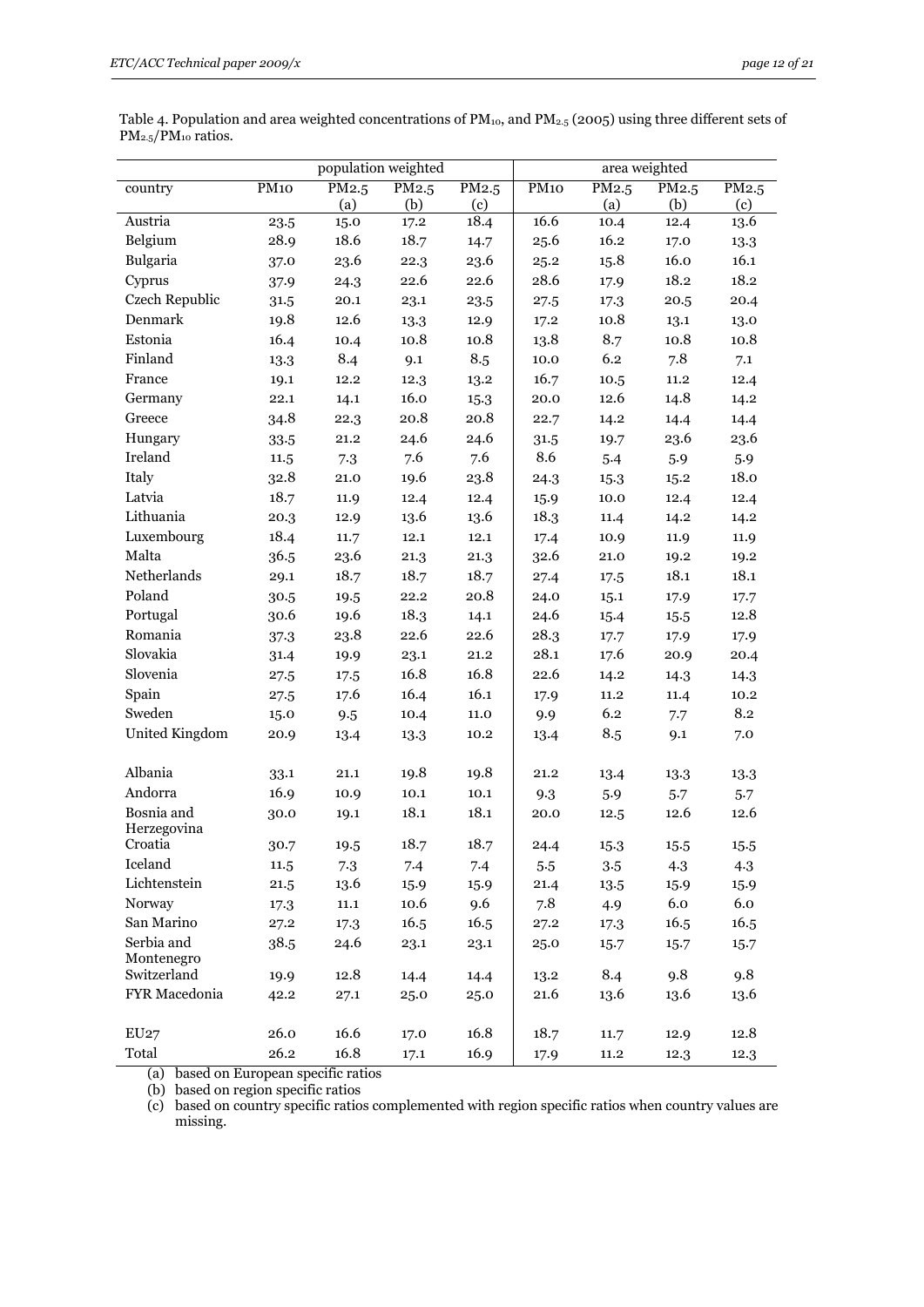Population and area weighted averages for the three approaches are compared for each country in Table 4. As comparison the average  $PM_{10}$  concentrations are listed too; as expected the  $PM_{2.5}/PM_{10}$  ratio are within about 0.6-07 but varies from country to country. For the EU27 the population weighted  $PM_{2.5}$  concentrations are about 40% higher than the area weighted concentrations. The difference in concentrations between the three approaches are relatively small, for the population weighted concentration less than 5%, for the area weighted concentration differences are slightly larger: up to 10%. At the country level the differences between the three approaches tends to be larger, up to 20-30% (e.g. Portugal).

Horálek et al. (2008) estimate the interpolation uncertainties in the PM10 concentration maps at 20-25%. This includes the uncertainties introduced in the interpolation procedures; other sources of uncertainties, e.g. in the monitoring data or additional information are not considered. Denby *et al* (2009) discuss methods for dealing with these uncertainties; they conclude that air quality mapping is an area with a large range of sources of uncertainty that cannot always be easily determined. Indeed the area becomes more difficult to define as some uncertainties will overlap or are included in other uncertainty estimates. Therefore, an overall uncertainty can not be assessed here. The uncertainty introduced by interpolation and conversion of the PM10 data is estimated as 30-35%.

In the recently published Air Quality Directive (EC, 2008) health based standards and objectives for PM<sub>2.5</sub> have been set. An annual mean PM<sub>2.5</sub> concentration of  $25 \mu g/m^3$  has been set as target value to be met in 2010 and as limit value to be met in 2015. The new directive introduced an additional  $PM_{2.5}$  objective targeting the exposure of the population to fine particles. These objectives are set at the national level and are based on the average exposure indicator (AEI). The AEI is the averaged level measured at urban background location throughout the territory of a Member State and it reflects the population exposure. For the AEI a legally binding cap of 20  $\mu$ g/m<sup>3</sup> has been set in 2015. Additionally a percentage reduction in AEI is required, to be attained in 2020 determined on the basis of the AEI value in 2010.

The  $PM_{2.5}$  maps constructed here have been used to evaluate attainment of these standards. The area of exceedance is simply estimated by counting the number of 10x10 km grid cells with concentrations above 25 μg/m3. Typical hot spot situations, for example, urban centre hotspots and heavily trafficked situations, might be neglected in this way. The three approaches generally give similar results (Figure 6). In 15 Member States an exceedance is not calculated in any of the approaches although exceedance at local hot spot might not be excluded. In the remaining 12 MS the exceedance area ranges from less than 3% to more than 30%. For four countries, Italy, Czech Republic, Slovakia and Hungary, the estimates of the three approaches varies strongly. Largest difference is observed for Hungary: using European specific ratio the area of exceedance is less than 1% while the other two methods results in a 33% estimate. In large parts of Hungary concentrations are around the target value; a relatively small difference in urban ratios (0.65, 0.71 and 0.72 for the European, region and country specific approach, respectively) is clearly sufficient to bring large areas above the target value. The averaged concentration in the exceedance areas hardly depends on the chosen ratios.

The exposure of the European population is given in Figure 7. The WHO (2006) has set an air quality guideline value (AQG) of 10 μg/m3, the lowest level at which total, cardiopulmonary and lung cancer mortality have been shown to increase with more than 95% confidence in response to  $PM_{2.5}$ . Only about 9% of the population is exposed to concentration below this AQG. Besides the AQG the WHO has defined three interim targets. The highest interim target (IT-1) of  $35 \mu g/m^3$  is associated with about 15% higher long-term mortality than at the AQG level. IT-1 is exceeded in some areas: less than 1% of the European population is exposed to concentrations above IT-1. The interim target 2 (IT-2) of  $25 \mu g/m<sup>3</sup>$  corresponds to the EU limit value; in addition to other health benefits this IT-2 lowers risk of premature mortality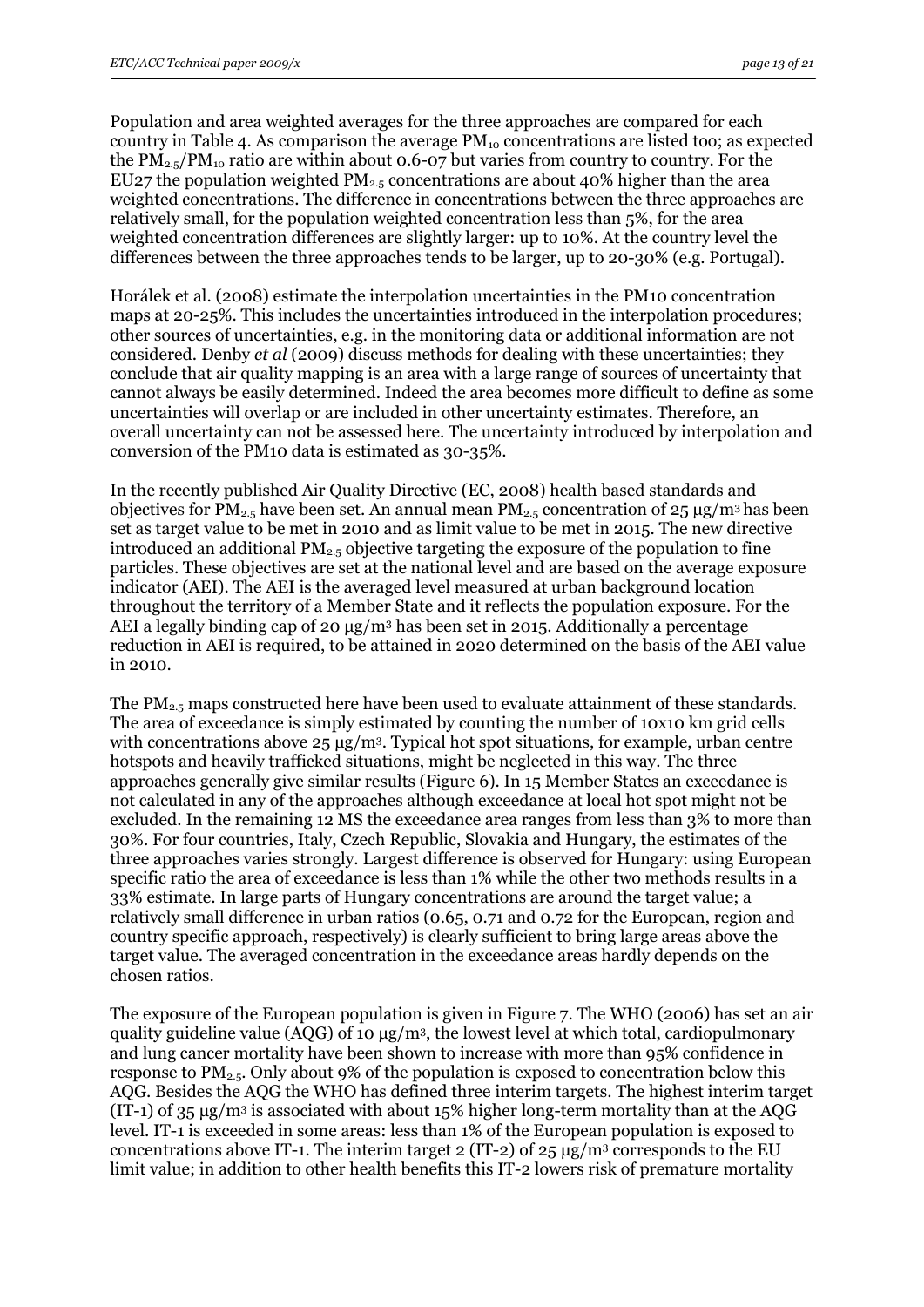

Figure 6. Area of exceedance (as fraction of land area) and PM2.5 concentration in the exceedance area (top) and fraction of population and population exposure in exceedance areas estimated using different PM2.5/PM10 concentration ratios. Only Member States where an exceedance is estimated by either one of the approaches are shown.

by approximately 6% compared to IT-1. 9% of the population is exposed to concentrations above IT-2. At interim target 3 (15  $\mu$ g/m<sup>3</sup>; IT-3) health impacts are lowered with another 6% compared to IT-2; 39% of the population is exposed to concentrations below IT-3.

The AEI is calculated here as the average concentration in the urban grid cells weighted according to the population in that cell. An urban cell is defined here as a grid cell with a population density of more than 500 inhabitants per km2. The total population in urban cells calculated in this way amounts to be substantially lower than the urban population according to the UN World Urbanisation Prospects (UN, 2006): only 64% of the UN urban population (47% of the total population) in the EU27 is included in the AEI calculation. While covering only about 2/3 of the urban population, it might be argued that the AEI does not reflect the population exposure as required by the directive. Therefore, a second calculation was made in which the urban population in mixed rural/urban cells was included in the AEI averaging procedure. In this way the covered UN urban fraction increased to 87% of the EU27 urban population (64% of the total population). However, it turned out that the differences in AEI caused by the two methods are much smaller than the differences caused by the choice of



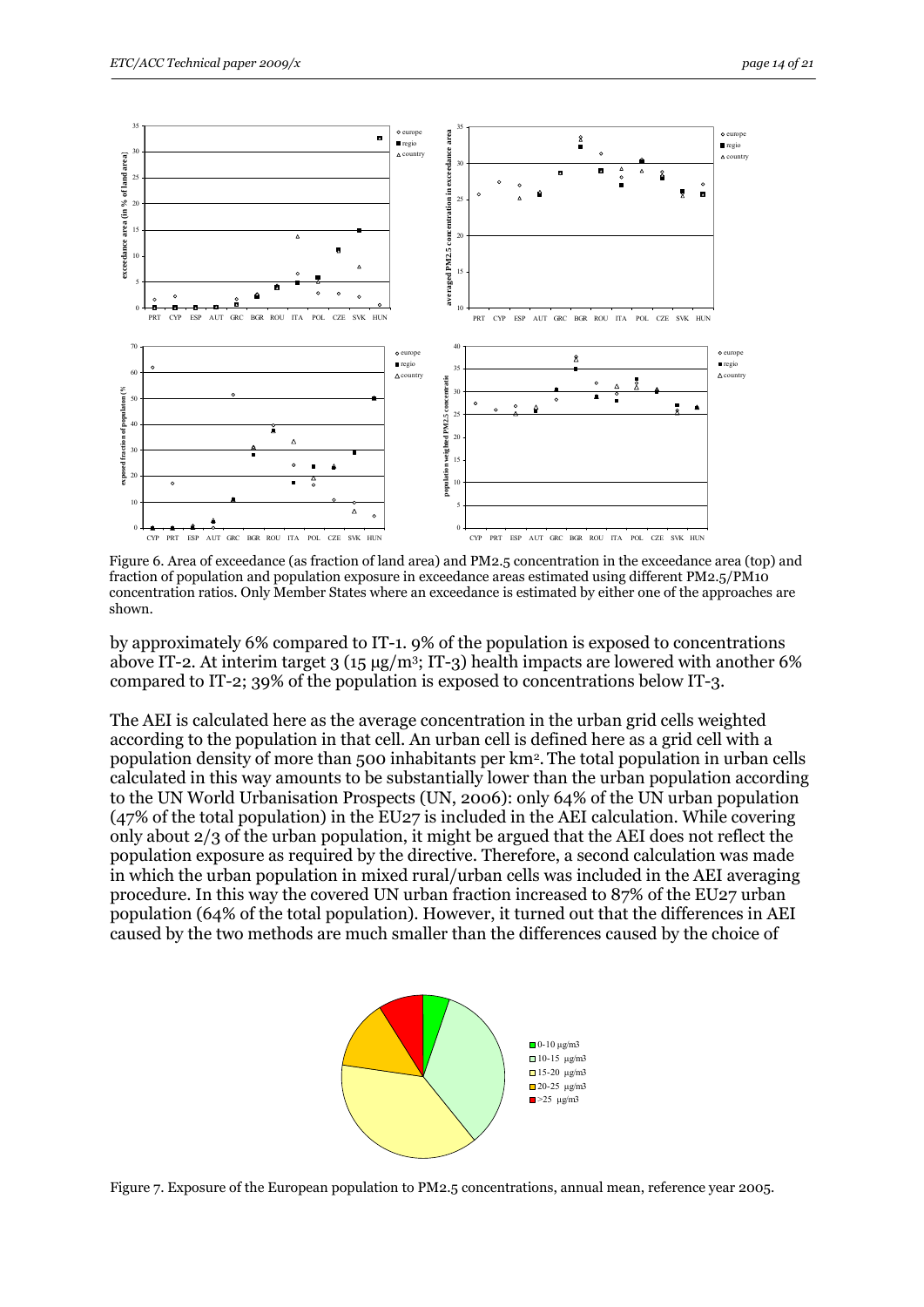<span id="page-14-0"></span>concentration ratios. Irrespective of the calculation method, in 10 MS the AEI is in 2005 well above the obligation of 2015. In 5 MS the AEI is, depending on the calculation method, just below or above the level of 20  $\mu$ g/m<sup>3</sup>. In the remaining 12 MS the AEI is estimated to be well below the binding value of 20 μg/m3.

Figure 8 compares the calculated AEI with the averaged urban background concentration as observed in 2007 (data extracted from AirBase, see Mol et al., 2009). There is a fair agreement between the two sets. A strong overestimation is found for Hungary (one urban background station in the city of Esztergom) and in Portugal (two urban background stations on the mainland (Sintra, Lisbao) and two in Funchal on the island of Madeira). In both cases the observed data might not be representative for the whole urban population.



Figure 8. Average exposure indicator (AEI) calculated for 2005 using region specific concentration ratios (diamonds). The error bars indicate the calculated range in AEI when using European, region or country specific concentration ratios. The red squares are the observed concentrations (2007 data) averaged over all (sub)urban background stations (Mol *et al*., 2009).

## **4. Health Impact Assessment**

The concentration map based on the region specific ratios (Figure 5) is used as input for a health impact assessment. The impact assessment is made using the 10x10 km resolution of the interpolated map. It is assumed that the population within a grid cell is exposed to the same grid cell averaged concentration. Concentration gradients within a cell, differences in exposure for different population classes and indoor pollution have not been included in the assessment.

For quantifying the effect of air pollution, the relative risk (RR) in a population whose exposure is estimated by an average concentration C is given by the concentration-response function:

 $RR = \exp[B(C - C_0)]$ 

where  $C_0$  is a reference concentration (the background concentration that would exist without any man-made pollution determined by natural sources or a concentration below which no health effects are to be expected). *B* is the estimated effect of the pollutant on the health outcome (e.g. mortality from cardiopulomonary diseases) and is given as an increase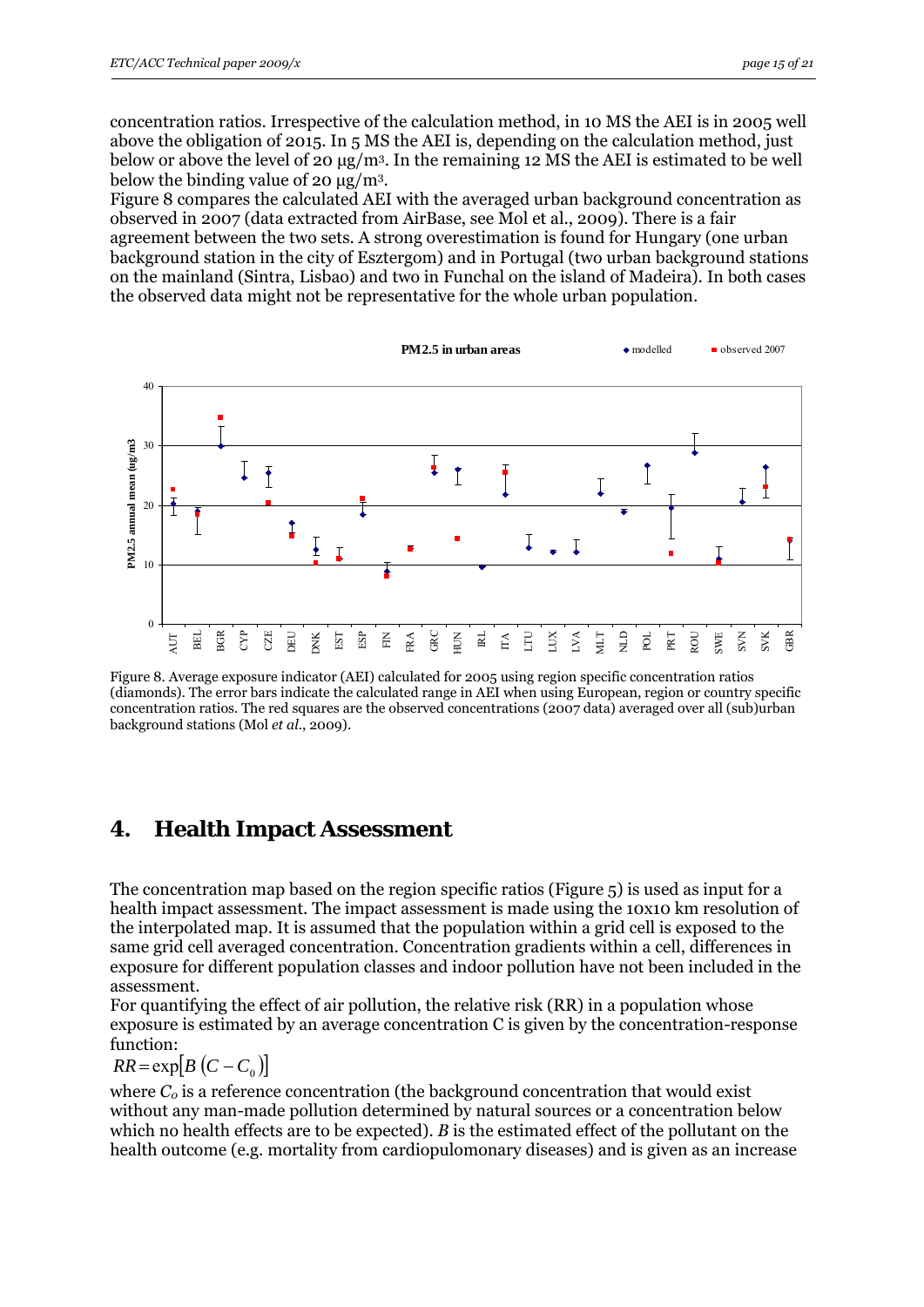in incidence per unit increase in concentration, see Table 5. In the assessment presented below the reference concentration  $C_0$  is set to zero.

Table 5. Mortality relative risk associated with a 10 μg/m3 change in PM2.5 concentration (Pope et al., 2002).

| Health outcome                                             | Relative risk per 10 $\mu$ g/m <sup>3</sup> (95% CL) |
|------------------------------------------------------------|------------------------------------------------------|
| Mortality from cardiopulmonary disease, adults > 30 year   | $1.08(1.02-1.14)$                                    |
| Mortality for lung cancer, adults > 30 year                | 1.13 $(1.04 - 1.22)$                                 |
| Total mortality, adults > 30 year; excluding violent death | $1.06$ $(1.02 - 1.10)$                               |

Once the relative risks have been determined, the attributable fraction (AF) of a specific health effect from air pollution for the exposed population is:

$$
AF = \sum P_i (RR_i - 1) / \sum P_i RR_i
$$

where  $P_i$  = the proportion of the population at exposure category *i*  $RR_i$  = the relative risk in exposure category *i* 

When the total population is considered with only one exposure level, this simplifies to:  $AF = (RR - 1)/RR$ 

The expected total number of cases of premature mortality due to air pollution is given by:  $E = AF \cdot MR \cdot Pop$ 

where *E* is the expected number of deaths due to outdoor air pollution,

*MR* is the population incidence of the given health effect (i.e. cases per 1000 people per year) and

*Pop* is the relevant exposed population for the health effect; here only the proportion of the population aged 30 years or older has been considered.

National demographic data (absolute numbers, age/sex distributions) for 2005 have been taken either directly or after downscaling from regionalised level to the national level using data of the World Population Prospects (UN, 2005). Similar age distributions for each grid cell within a country are assumed. Information on baseline incidences is obtained from the WHO Burden of Disease project (WHO, 2004; Mathers and Loncar, 2006). *MR* is estimated using age and sex dependent baseline incidences.

The number of premature deaths attributable to exposure to  $PM_{2.5}$  is presented in Figure 9. At one hand the map reflects the spatial differences in  $PM_{2.5}$  concentrations, on the other hand, national boundaries are recognized resulting from the use of national specific demographic and health related input data. The result of the assessment is that in Europe  $PM_{2.5}$  pollution is associated with more than 492 000 premature deaths, corresponding to a loss of almost 4.9 million years of life (YOLL). These includes 297000 premature deaths (1.84 million YOLL) caused by cardiopulmonary diseases and 54500 premature deaths (457000 YOLL) attributable to lung cancer. These numbers agree well with estimates made for the EU25 during the Clean Air for Europe (CAFE) programme (AEAT, 2005).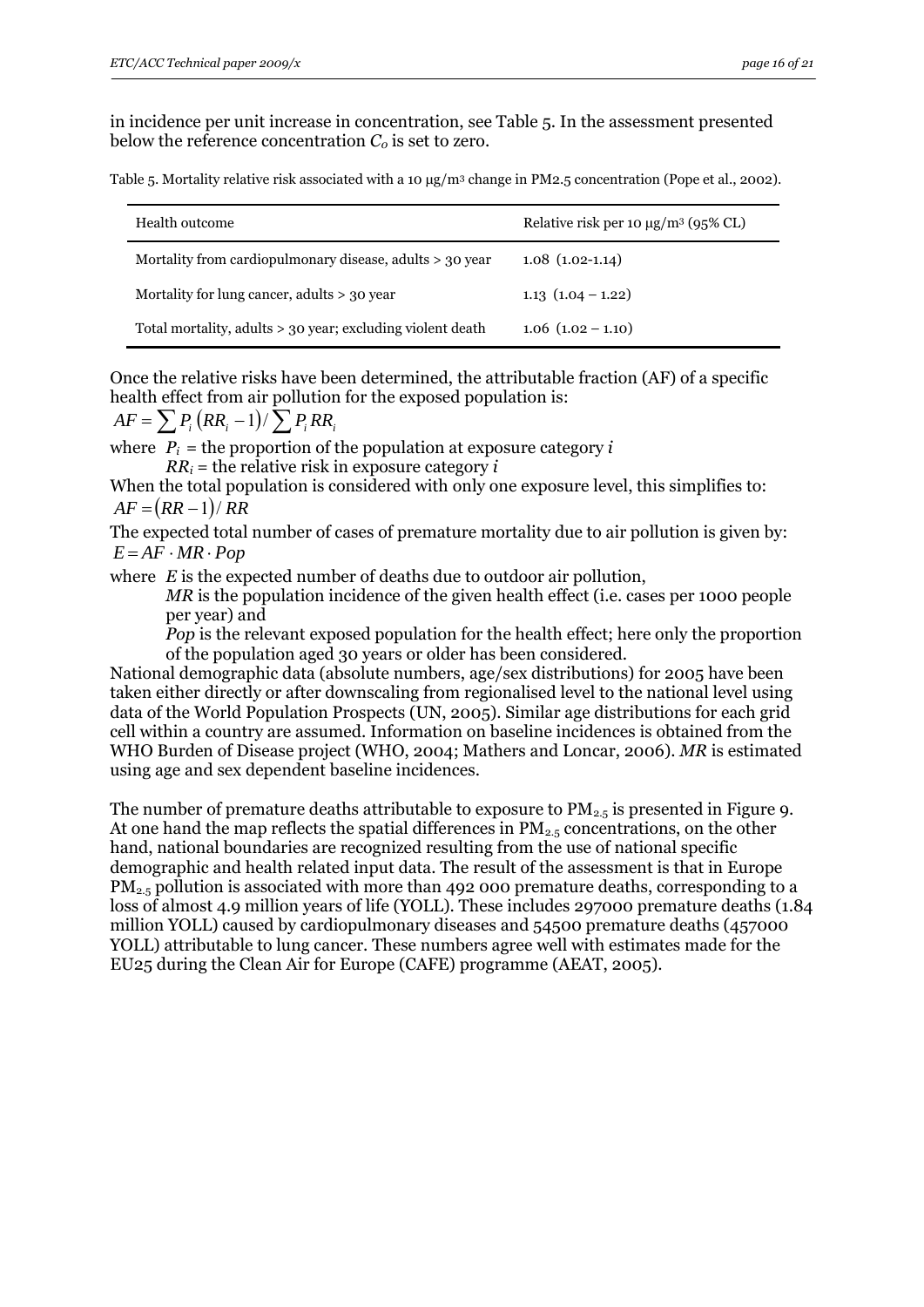| country                | All cause | <b>CPD</b> | LC     |
|------------------------|-----------|------------|--------|
| Austria                | 71700     | 23200      | 5600   |
| Belgium                | 106400    | 37500      | 12100  |
| Bulgaria               | 104200    | 55300      | 7600   |
| Cyprus                 | 11000     | 3200       | 400    |
| Czech Republic         | 142600    | 60800      | 13700  |
| Germany                | 738300    | 254300     | 68900  |
| Denmark                | 43800     | 15900      | 4300   |
| Estonia                | 10800     | 5800       | 730    |
| Spain                  | 373100    | 124800     | 32000  |
| Finland                | 25500     | 9700       | 1600   |
| France                 | 385600    | 93800      | 36700  |
| Greece                 | 125200    | 54800      | 11900  |
| Hungary                | 183400    | 76000      | 21400  |
| Ireland                | 17000     | 6500       | 1200   |
| Italy                  | 586100    | 190900     | 55000  |
| Lithuania              | 31500     | 14600      | 2100   |
| Luxembourg             | 2800      | 900        | 240    |
| Latvia                 | 23000     | 12400      | 1500   |
| Malta                  | 4100      | 1700       | 280    |
| Netherlands            | 155600    | 52600      | 16500  |
| Poland                 | 403900    | 150500     | 53900  |
| Portugal               | 117800    | 47800      | 6400   |
| Romania                | 284800    | 150300     | 22300  |
| Sweden                 | 45000     | 15500      | 2900   |
| Slovenia               | 20100     | 7200       | 1900   |
| Slovakia               | 61100     | 24000      | 5100   |
| United Kingdom         | 452800    | 191600     | 37800  |
| Albania                | 30400     | 12900      | 2100   |
| Andorra                | 370       | 120        | 30     |
| Bosnia and Herzegovina | 36400     | 17600      | 3400   |
| Croatia                | 58800     | 26700      | 5600   |
| Iceland                | 940       | 290        | 90     |
| Lichtenstein           | 290       | 100        | 30     |
| Norway                 | 24400     | 8600       | 2000   |
| San Marino             | 230       | 70         | 20     |
| Serbia and Montenegro  | 138200    | 66000      | 12800  |
| Switzerland            | 51100     | 14100      | 4400   |
| <b>TFYR Macedonia</b>  | 24300     | 12500      | 2000   |
|                        |           |            |        |
| EU27                   | 4527300   | 1681800    | 424100 |
| Total                  | 4892700   | 1840800    | 456600 |

Table 6. Number of years of life lost (YOLL) attributable to exposure to PM2.5. Results are given for total mortality (all causes, age over 30), for cardiopulmonary diseases and lung cancer.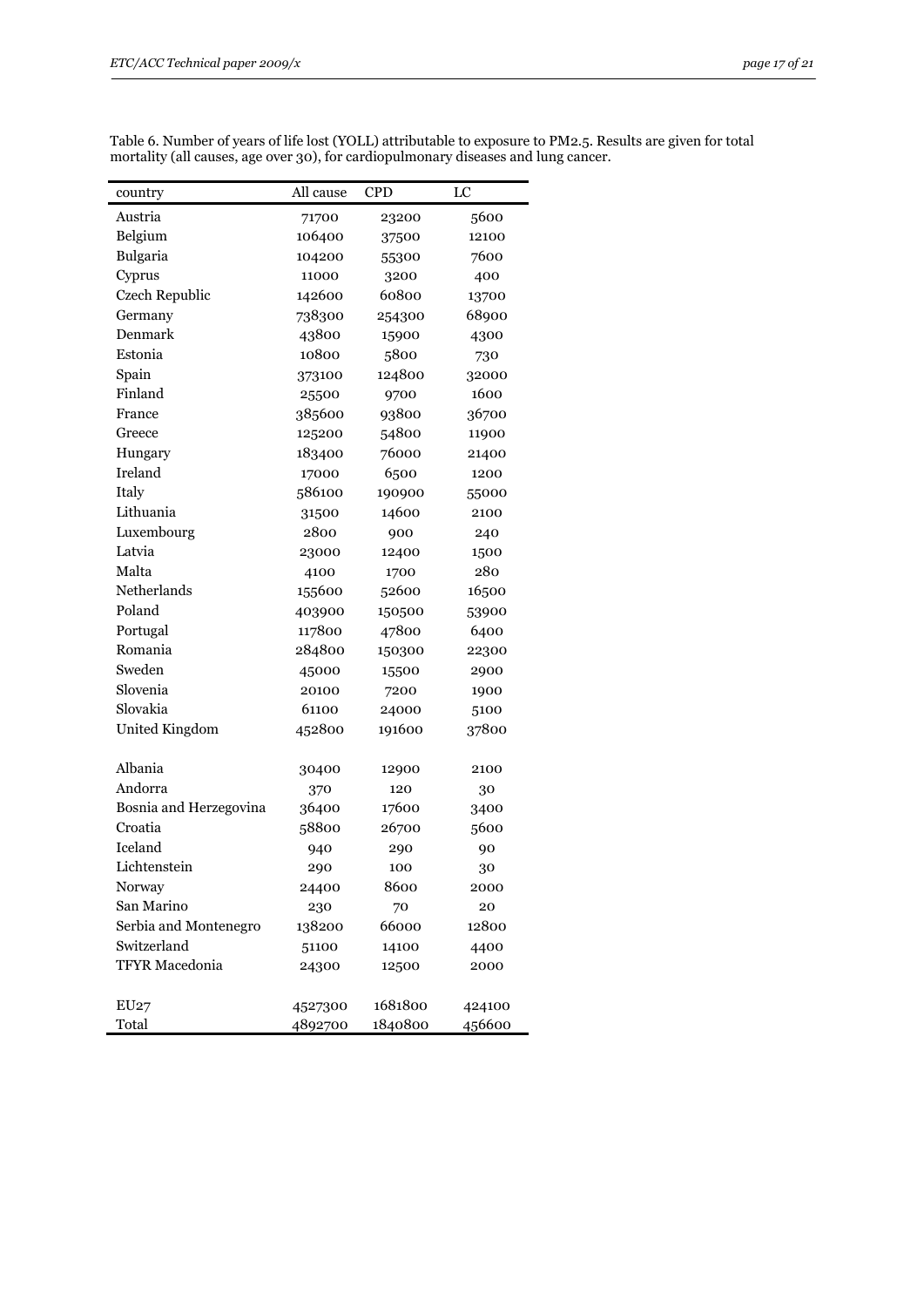

Figure 9. Premature mortality (per 10 000, per year) attributable to  $PM_{2.5}$  exposure (reference year 2005).

In two hypothetical scenarios corresponding to the targets set in the EU air quality directive, the health impacts are estimated assuming that in the countries within the European Economic Area (EEA30, that is the 27 EU Member States plus Iceland, Liechtenstein and Norway):

- (i) The *LV compliance scenario.* In this scenario it is assumed that the PM2.5 limit value of  $25 \mu g/m^3$  is nowhere exceeded. Monitoring data shows that at traffic stations concentrations are about 20% higher than in the urban background. By limiting a grid cell concentration to 20.8  $\mu$ g/m<sup>3</sup> any exceedance of the limit value should be avoided. A grid cell concentration is not reduced when in the reference case the concentration is already below 20.8 μg/m3.
- (ii) The *AEI-reduction target scenario.* In this scenario it is assume med that in each country the reduction target in AEI has been met. According to the Air Quality Directive the percentage reduction of the exposure indicator depends on the value of AEI in 2010. Here the percentage is based on the AEI value calculated for 2005 for each of the Member States as given in Figure 8. The estimated reduction target for each of the Member States and EEA countries is given in Figure 10. This reduction has been applied to all urban concentrations. Rural concentrations have not been adjusted.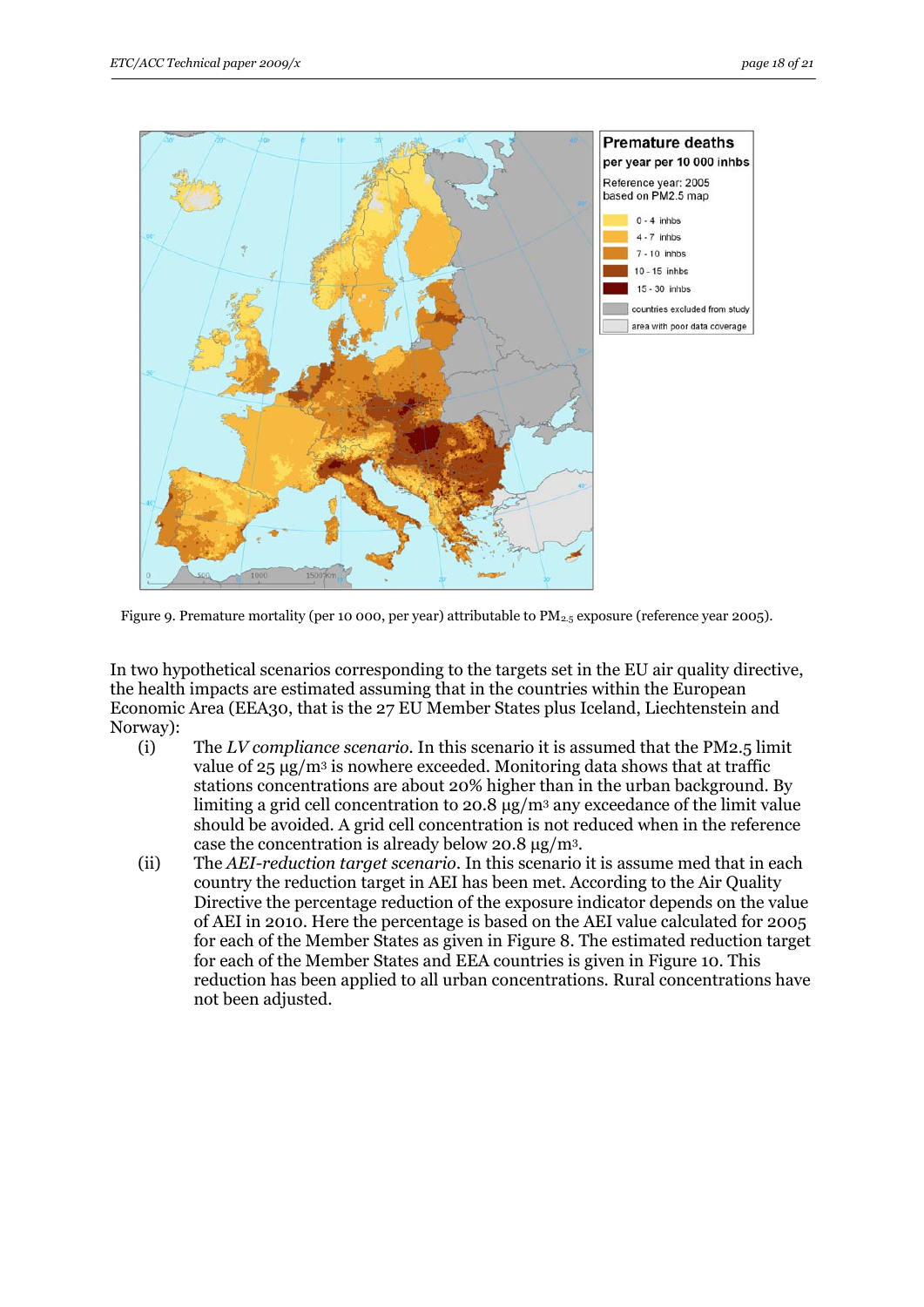

 Figure 10. Estimated national exposure reduction targets: reduction to be attained where possible in 2020, determined on the basis of the values of the AEI in Figure 8.

Figure 11 shows the resulting reduction in years of life lost (YOLL) under the scenario assumptions for each of the EU Member States with respect to the reference situation. In the *LV compliance* scenario no effect is seen for a number of countries: the PM<sub>2.5</sub> concentrations are already below the limit value and no further reduction is assumed. This is a result of the simple approach taken here. As in the scenario approach dispersion of PM is neglected, the benefit from emission reductions in neighbouring countries is not accounted for. When a more sophisticated modelling approach was chosen, some reduction in concentration would be expected here. In the other countries reductions in YOLL up to 18% are estimated. For the EEA30 an overall reduction in burden of mortality of 5% (95% CI : 1.9 to 7.5%) is found. In *LV compliance* scenario the concentration is reduced to the effective gap of 20.8 μg/m3 in a limited number of grid cells. Although this will concern densely populated grid cells, exposure to PM2.5 is reduced for 17% of the population in countries within the European Economic Area.

In the *AEI-reduction target* scenario for the whole urban population the concentrations are reduced with 10% to more than 20% depending on the initial conditions. This results in reductions of 5-30% in YOLL with an EEA30 average of 17% (95% CI : 6.1 to 25.9%). In all countries population exposure and health impacts are reduced.



Figure 11. Sensitivity analysis of potential reduction in years of life lost (central estimate and 95% CL) for two scenarios: *LV compliance* assuming that the PM2.5 limit value is met everywhere and *AEI-reduction target*  assuming that the exposure reduction target is met.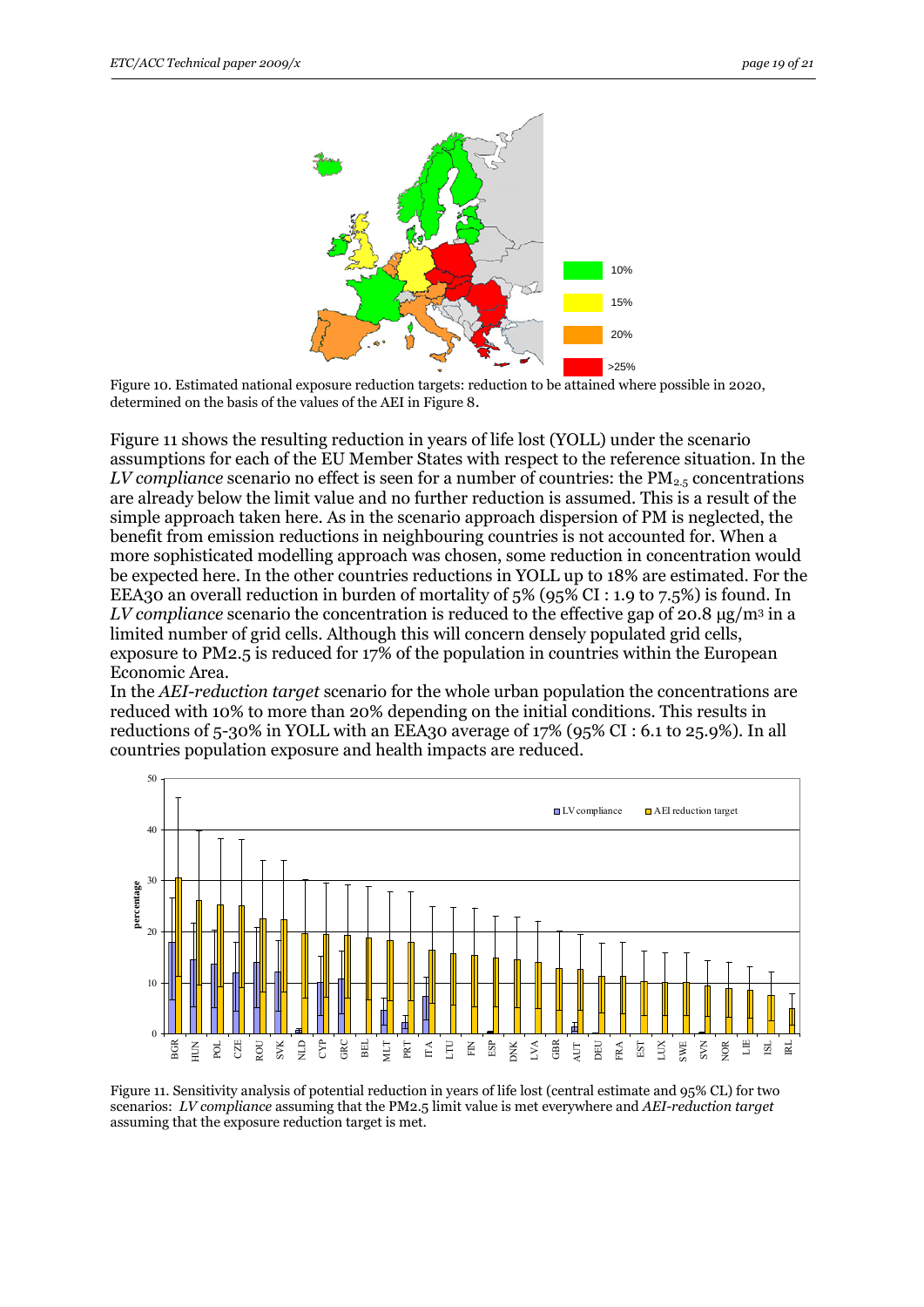# <span id="page-19-0"></span>**5. Conclusions**

The reporting for 2007 under the Exchange of Information decision (EoI) suggests that the PM2.5 monitoring networks at local and national level are not yet fully operational. The air quality directive (EC, 2008) requires the Member States to have a network of urban background location reflecting the exposure of the urban situation to be operational at the latest on 1 January 2009. At the end of 2007 this was not realised in all Member States. By combination of  $PM_{2.5}$  monitoring data and  $PM_{10}$  monitoring and modelled data, a European concentration map has been made. The level of  $25 \mu g/m^3$ , set as target value for 2010 and as limit value for 2015, is exceeded widely in Europe. In 2005 9% of the population is exposed to level above this LV. In 2005 more than 25% of the population is exposed to concentrations above the  $PM_{10}$  short term limit value (not more than 35 day with a daily mean above 50  $\mu$ g/m<sup>3</sup>). This indicates that the PM<sub>2.5</sub> LV is less stringent than the short-term PM<sub>10</sub> limit value.

In 10 Member States the Averaged Exposure Indicator is well above the exposure concentration obligation of 20  $\mu$ g/m<sup>3</sup> to be met in 2015. In another 5 Member States the AEI is around the level of 20 μg/m3. By 2020 the AEI has too be reduced with a certain percentage depending on its value in 2010. This exposure reduction target ranges from 10% in the Nordic countries to more than 25% in eastern European countries.

In Europe  $PM_{2.5}$  pollution is associated with more than 492 000 premature deaths, corresponding to a loss of almost 4.9 million years of life (YOLL). Meeting the LV in 2020 will, in addition to other health benefits, reduce the number of years of life lost by about 5% . Meeting the exposure reduction targets will result in larger benefits: a reduction of about 17% in years of life lost

# **References**

- AEAT (2005) CAFE CBA: Baseline Analysis 2000 to 2020. AEA Technology Environment,Harwell, UK. Reference AEAT/ED51014/ Baseline Issue 5
- Brunekreef B. and Forsberg B. (2005) Epidemiological evidence of effects of coarse airborne particles on health. Eur Respir J., **26**, 309-18.
- Buijsman E. and de Leeuw F.A.A.M. (2004) Correction factors and PM10 measurements in AirBase, ETC/ACC Technical Paper. Available from: [http://air](http://air-climate.eionet.europa.eu/docs/meetings/041122_9th_EIONET_AQ_WS/05d_PM10_corr_factors_in_AirBase_Nov2004-TempDraft.pdf)[climate.eionet.europa.eu/docs/meetings/041122\\_9th\\_EIONET\\_AQ\\_WS/05d\\_PM10\\_corr\\_](http://air-climate.eionet.europa.eu/docs/meetings/041122_9th_EIONET_AQ_WS/05d_PM10_corr_factors_in_AirBase_Nov2004-TempDraft.pdf) [factors\\_in\\_AirBase\\_Nov2004-TempDraft.pdf](http://air-climate.eionet.europa.eu/docs/meetings/041122_9th_EIONET_AQ_WS/05d_PM10_corr_factors_in_AirBase_Nov2004-TempDraft.pdf).
- De Leeuw F.A.A.M. (2005) PM10 measurement methods and correction factors in AirBase 2004 status report. ETC/ACC Technical Paper 2005/6. Available from: [http://air](http://air-climate.eionet.europa.eu/reports/ETCACC_TechnPaper_2005_6_PM10_CorrFactors2004)[climate.eionet.europa.eu/reports/ETCACC\\_TechnPaper\\_2005\\_6\\_PM10\\_CorrFactors2004](http://air-climate.eionet.europa.eu/reports/ETCACC_TechnPaper_2005_6_PM10_CorrFactors2004)
- Denby B., de Leeuw F., de Smet P., Horálek, J. (2009) Sources of uncertainty and their assessment in spatial mapping. ETC/ACC Technical Paper 2008/20. [http://air](http://air-climate.eionet.europa.eu/reports/ETCACC_TP_2008_20_spatialAQ_uncertainties)[climate.eionet.europa.eu/reports/ETCACC\\_TP\\_2008\\_20\\_spatialAQ\\_uncertainties](http://air-climate.eionet.europa.eu/reports/ETCACC_TP_2008_20_spatialAQ_uncertainties)
- EC (2008) Directive 2008/50/EC of the European Parliament and of the Council on ambient air quality and cleaner air for Europe. Official Journal, L 152 11.6.2008, pp 1-44.
- EMEP (2007) Transboundary particulate matter in Europe. Status report 4/2007. Kjeller, Norwegian Institute for Air Research (EMEP Report 4/2007)

EC (1997): Council Decision of 27 January 1997 establishing a reciprocal exchange of information and data from networks and individual stations measuring ambient air pollution within the Member States (Exchange of Information (97/101/EC)). Official Journal L 035, 05/02/1997, pp. 14-22. See http://ec.europa.eu/environment/air/quality/legislation/existing leg.htm